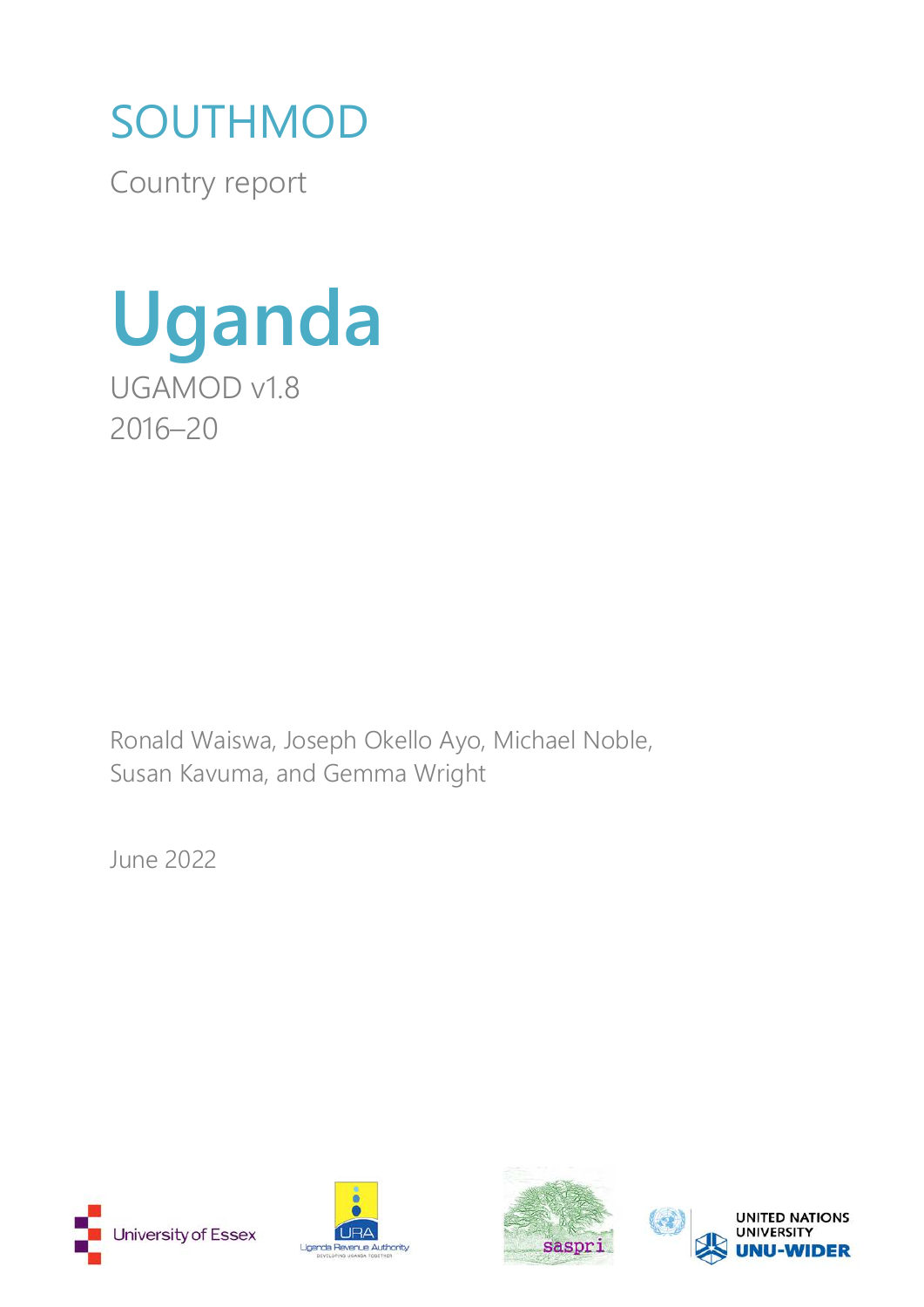#### **Acknowledgements**

The authors are grateful to the SOUTHMOD collaboration between United Nations University World Institute for Development Economics Research (UNU-WIDER), the Centre for Microsimulation and Policy Analysis (CeMPA) at the Institute for Social and Economic Research (ISER) at the University of Essex, Southern African Social Policy Research Insights (SASPRI), and Makerere University for the technical support in building the model and preparing this report. The financial support extended by UNU-WIDER to the UGAMOD project is much appreciated. The Uganda Bureau of Statistics is also hereby acknowledged for providing data on the 2016 Uganda National Household Survey that were used in model estimation. The contribution of Uganda Revenue Authority staff and management towards the successful building of the model is commended. Tina Kaidu Barugahara, Nicholas Musoke, Dorothy Nakyambadde, Nalukwago Milly Isingoma, Faith Masekesa, and Christine Byaruhanga are thanked for their contributions to earlier versions of this country report.

Corresponding author: Ronald Waiswa, [rwaiswa@ura.go.ug](mailto:rwaiswa@ura.go.ug)

#### **Please cite as**

Ronald Waiswa, Joseph Okello Ayo, Michael Noble, Susan Kavuma, and Gemma Wright (2022). *UNU-WIDER SOUTHMOD Country Report: UGAMOD v1.8*, 2016–20, UNU-WIDER SOUTHMOD Country Report Series. Helsinki: UNU-WIDER.

#### **About the project**

#### SOUTHMOD [– simulating tax and benefit policies for development](https://www.wider.unu.edu/node/236949)

SOUTHMOD is a joint project between the United Nations University World Institute for Development Economics Research [\(UNU-WIDER\)](https://www.wider.unu.edu/), the Centre for Microsimulation and Policy Analysis [\(CeMPA\)](https://www.microsimulation.ac.uk/) at the Institute for Social and Economic Research [\(ISER\)](https://www.iser.essex.ac.uk/) at the [University of Essex,](http://www.essex.ac.uk/) and Southern African Social Policy Research Insights [\(SASPRI\)](http://saspri.org/) in which tax–benefit microsimulation models for selected developing countries are being built. These models enable researchers and policy analysts to calculate, in a comparable manner, the effects of taxes and benefits on household incomes and work incentives for the population of each country.

SOUTHMOD models are currently available for Ecuador (ECUAMOD), Ethiopia (ETMOD), Ghana (GHAMOD), Mozambique (MOZMOD), Namibia (NAMOD), Viet Nam (VNMOD), South Africa (SAMOD), Tanzania (TAZMOD), Uganda (UGAMOD), and Zambia (MicroZAMOD). SOUTHMOD models are updated to recent policy systems using national household survey data. This report documents UGAMOD, the SOUTHMOD model developed for Uganda. This work was carried out by Uganda Revenue Authority [\(URA\)](https://www.ura.go.ug/) and [Makerere University](https://www.mak.ac.ug/) in collaboration with the project partners.

The results presented in this report are derived using UGAMOD version 1.8 running on EUROMOD software version 3.1.8. The report describes the different tax–benefit policies in place, how the microsimulation model picks up these different provisions, and the database on which the model runs. It concludes with a validation of UGAMOD results against external data sources. For further information on access to UGAMOD and other SOUTHMOD models see the [SOUTHMOD page.](https://www.wider.unu.edu/node/236949)

The UGAMOD model and its documentation in this country report has been prepared within the UNU-WIDER project on 'SOUTHMOD—simulating tax and benefit policies for development'. For more information, see the [SOUTHMOD project](https://www.wider.unu.edu/node/236949) [page.](https://www.wider.unu.edu/node/236949) 

#### Copyright © UNU-WIDER 2022 Information and requests: [publications@wider.unu.edu](mailto:publications@wider.unu.edu) Typescript prepared by Ayesha Chari and Siméon Rapin.

The United Nations University World Institute for Development Economics Research provides economic analysis and policy advice with the aim of promoting sustainable and equitable development. The Institute began operations in 1985 in Helsinki, Finland, as the first research and training centre of the United Nations University. Today it is a unique blend of think tank, research institute, and UN agency—providing a range of services from policy advice to governments as well as freely available original research.

The Institute is funded through income from an endowment fund with additional contributions to its work programme from Denmark, Finland, Sweden, and the United Kingdom.

#### Katajanokanlaituri 6 B, 00160 Helsinki, Finland

The views expressed in this paper are those of the author(s), and do not necessarily reflect the views of the Institute or the United Nations University, nor the programme/project donors. WIDER does not take any responsibility for results produced by external users of the model.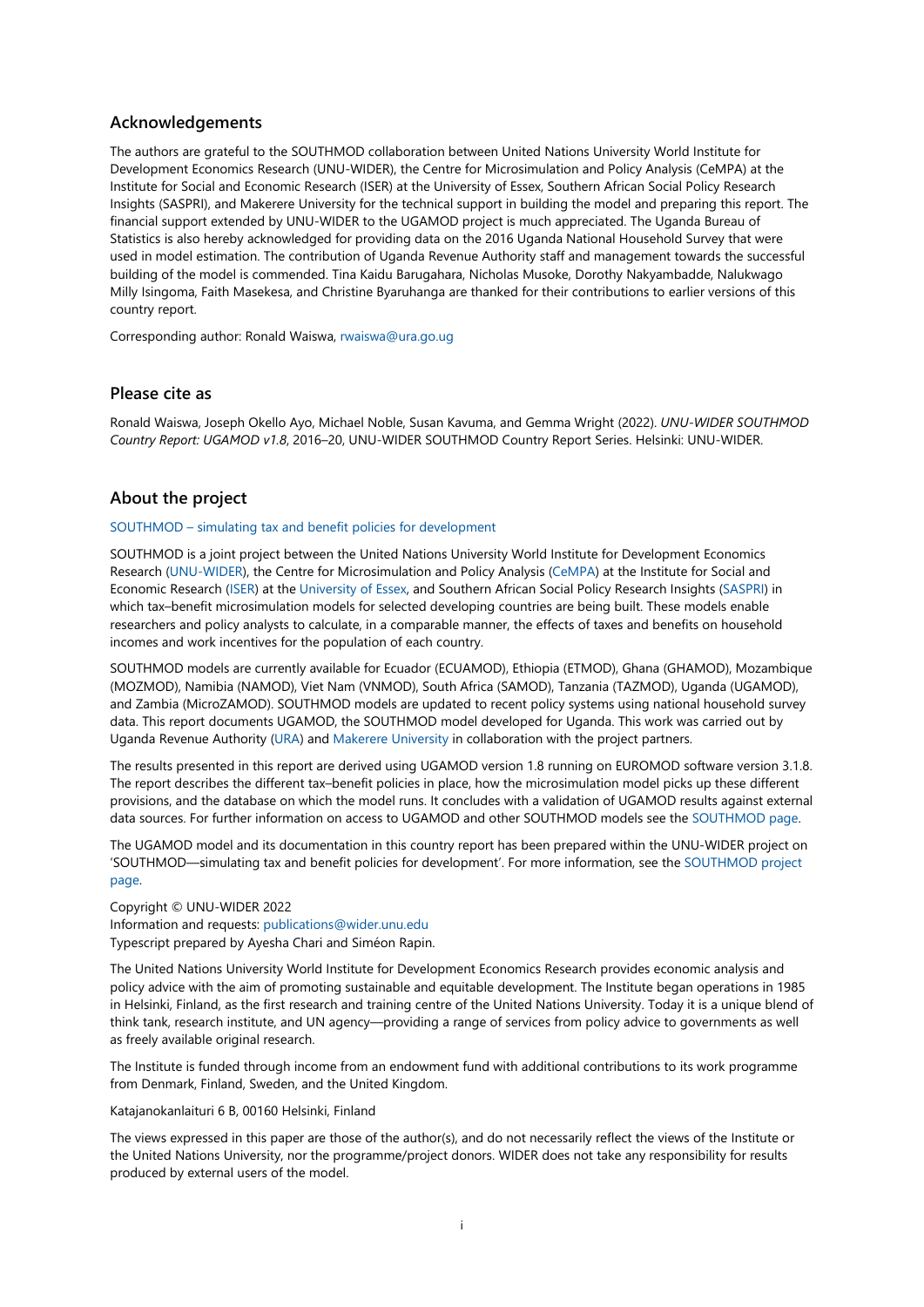# **Contents**

| 1                       |     |  |
|-------------------------|-----|--|
|                         | 1.1 |  |
|                         | 1.2 |  |
|                         | 1.3 |  |
|                         | 1.4 |  |
| $\overline{2}$          |     |  |
|                         | 2.1 |  |
|                         | 2.2 |  |
|                         | 2.3 |  |
|                         | 2.4 |  |
|                         | 2.5 |  |
|                         | 2.6 |  |
|                         | 2.7 |  |
| 3                       |     |  |
|                         | 3.1 |  |
|                         | 3.2 |  |
|                         | 3.3 |  |
|                         | 3.4 |  |
|                         | 3.5 |  |
| $\overline{\mathbf{A}}$ |     |  |
|                         | 4.1 |  |
|                         | 4.2 |  |
|                         |     |  |
|                         |     |  |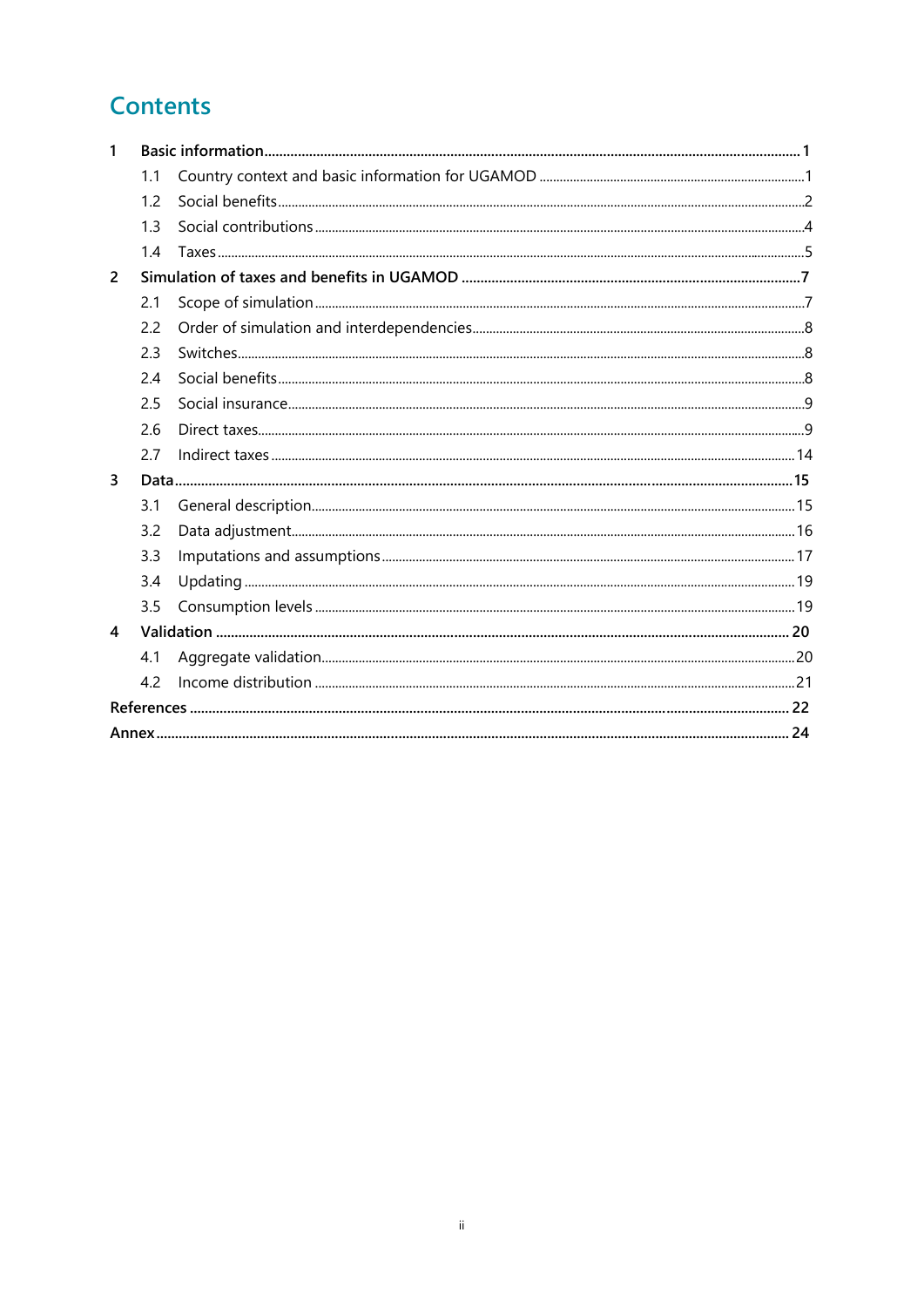# **Tables**

| Table 2.6: Tax rates for different trades in Kampala City divisions, municipalities, and towns and trading |  |
|------------------------------------------------------------------------------------------------------------|--|
|                                                                                                            |  |
|                                                                                                            |  |
|                                                                                                            |  |
| Table 3.2: Transition shares from paid employment to unemployment with no market income  17                |  |
|                                                                                                            |  |
| Table A1: Tax and benefit instruments simulated in UGAMOD: Number of recipients (of the benefits)          |  |
|                                                                                                            |  |
|                                                                                                            |  |
|                                                                                                            |  |
|                                                                                                            |  |

# **Figure**

# **Acronyms**

| <b>CPI</b>     | Consumer price index                                   |
|----------------|--------------------------------------------------------|
| <b>EUROMOD</b> | European Union Tax-Benefit Microsimulation Model       |
| ITA            | Income Tax Act                                         |
| <b>LST</b>     | Local service tax                                      |
| MoFPED         | Ministry of Finance, Planning and Economic Development |
| MoGLSD         | Ministry of Gender, Labour and Social Development      |
| <b>NSSF</b>    | National Social Security Fund                          |
| <b>PAYE</b>    | Pay-as-you-earn                                        |
| <b>UBOS</b>    | Uganda Bureau of Statistics                            |
| UGX.           | Ugandan shillings                                      |
| <b>URA</b>     | Uganda Revenue Authority                               |
| <b>VAT</b>     | Value-added tax                                        |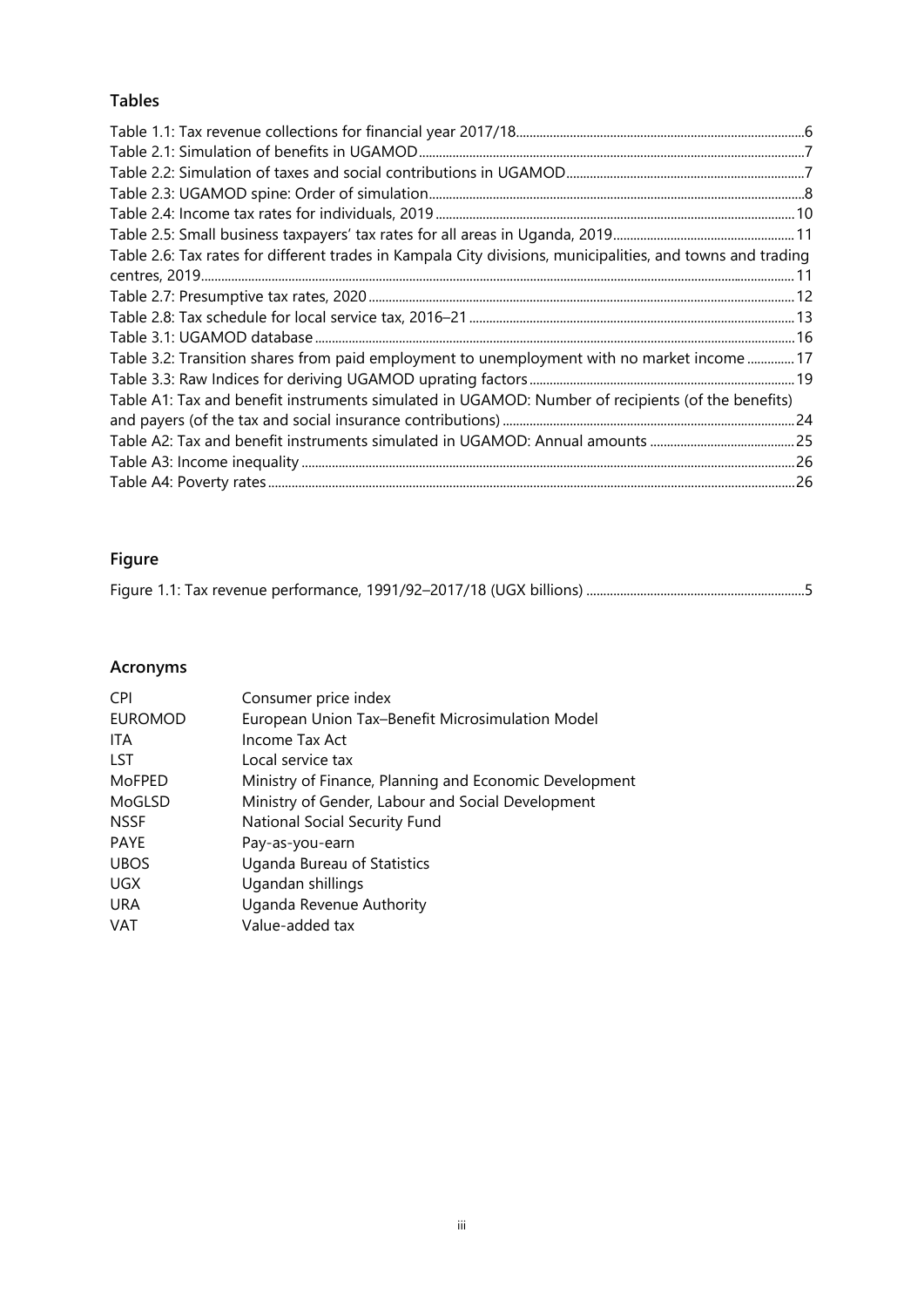# <span id="page-4-0"></span>**1 Basic information**

# <span id="page-4-1"></span>**1.1 Country context and basic information for UGAMOD**

Uganda is a landlocked country located in East-Central Africa with a population of about 42.8 million as of 2017 (World Bank 2019), and its capital Kampala is the largest city with a population of 1.5 million. Uganda's economic performance generally remained strong despite the recent slowdown in real gross domestic product growth, which was projected to reach 5.9 per cent in 2018, up from 4.8 per cent in 2017 and 2.3 per cent in 2016 (Africa Development Bank 2018). The increase in economic growth in 2018 was expected to be driven mainly by public infrastructure investment; recovery in manufacturing and construction; and improvements in the services sector, particularly financial and banking, trade, transport, and information and communication technology services.

A household is defined as a group of persons who normally live and eat together (UBOS 2017). According to the 2017 Uganda Bureau of Statistics (UBOS) report, there are a total of 7.3 million households in the country. Of these, 1.8 million are headed by women and 5.5 million by men. Households headed by women are generally smaller than those headed by men (see UBOS 2017). The median age at marriage in 2011 was approximately 18 years for women and that for men approximately 22 years. Over the period 1995–2011, women married at an earlier age (17–18 years) than men (22–23 years).

The legal minimum working age in Uganda is 18 years; work below that age is referred to as child labour. Dependent children are defined as those aged less than 18 years.

Children start primary school at 6 years of age. The National Education System has seven years of primary education and six years of secondary education. The Government of Uganda introduced universal primary education in January 1997 and universal secondary education in 2007, making primary and secondary (up to senior four) education free.

The majority of the population have attained primary school-level education. Female literacy is lower (68 per cent) than that for males (77 per cent) (UBOS 2017). More women own a house (64 per cent) or land (59 per cent) individually than men (39 and 43 per cent, respectively); on the other hand, more men own a house (40 per cent) or land (37 per cent) jointly than women.

The Public Service Retirement Benefits Act 1999 defines the voluntary retirement age as 55 years and statutory retirement age as 60 years.

In Uganda, tax policies are divided between central and local government, although central government collects most of the tax revenue. The Ministry of Finance, Planning and Economic Development (MoFPED) through the Uganda Revenue Authority (URA) is the custodian of the design, oversight, administration, and implementation of the tax policies for central government. The fiscal year runs from 1 July to 30 June, and amendments to tax rules and other related financing policies are usually submitted by MoFPED to Parliament at the start of the financial year following the Public Finance Bill. Upon approval by Parliament and signature by the President, the amended Public Finance Bill becomes the law known as the Public Finance Act. At the local government level, the Local Government Finance Act guides local government authorities on sources of revenue and management of funds and resources. The municipal and district councils introduce the taxes using bylaws, and although the rates may differ from one local government to another, the taxes are the same, including property taxes, fees, and levies. Other fees, fines, and charges assessed by ministries, departments, and agencies of the government are collected by the URA.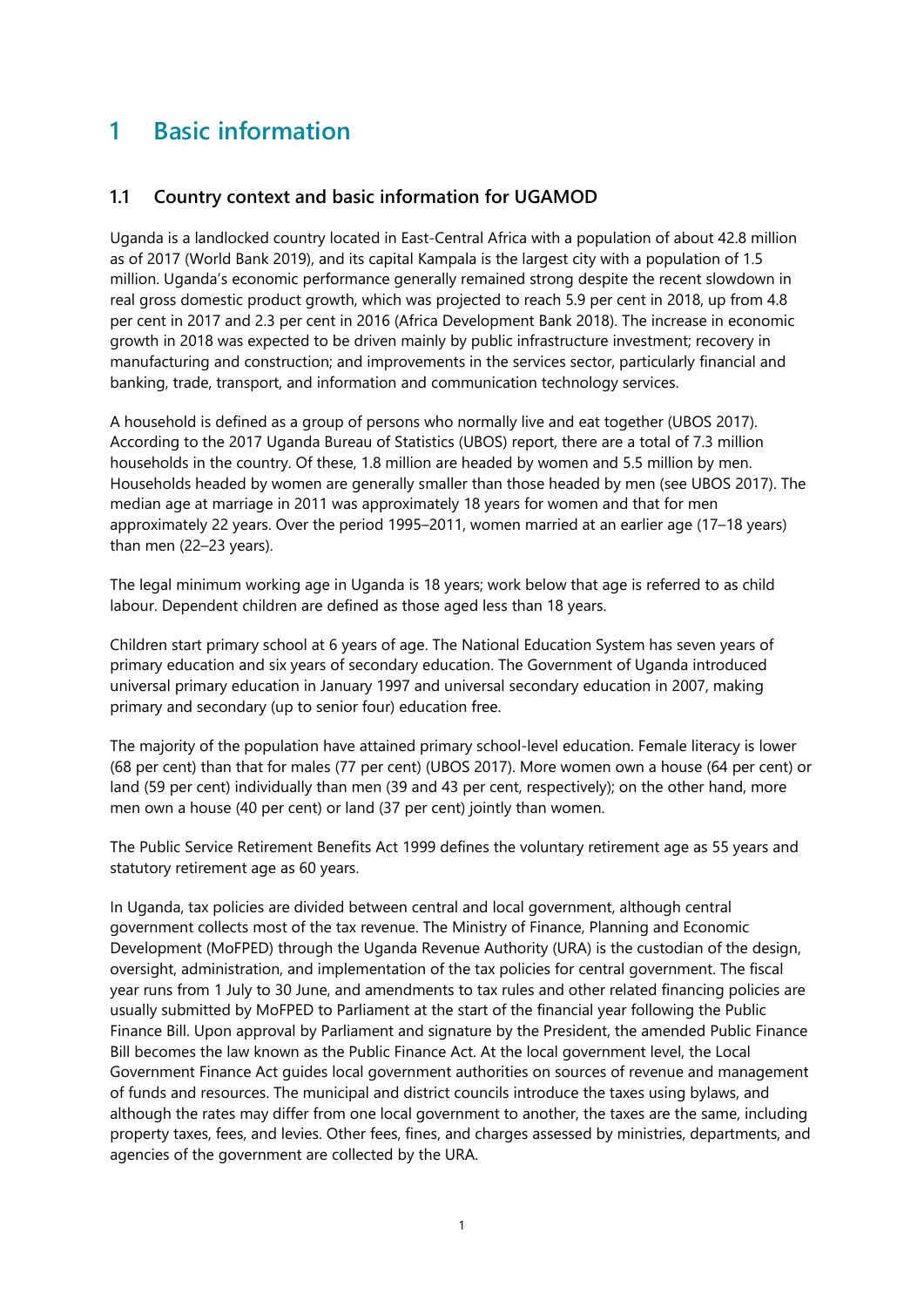All tax laws are made and passed through the Acts of Parliament of Uganda. The main tax laws for the purpose of this report include the Income Tax Act (ITA), Value-Added Tax (VAT) Act, Excise Duty Act, and Local Service Tax (LST) Act (see Okuja 2018; LGFC 2008); all are defined by common laws at the national level. Municipalities are empowered under the Local Government Act to collect all taxes for local governments.

The ITA defines a taxpayer as any person who derives an amount subject to tax under the ITA. Ugandan tax residents are subject to income tax on their worldwide income, whereas non-residents are subject to tax on income accrued in or derived from Uganda.

A resident is defined as an individual who:

- Has a permanent home in Uganda;
- Is present in Uganda
	- for a period of, or periods amounting in aggregate to, 183 days or more in any 12 month period that commences or ends during the year of income; or
	- during the year of income and in each of the two preceding years of income for periods averaging more than 122 days in each such year of income;
- is an employee or official of the Government of Uganda posted abroad during the year of income.

Employers are obliged to contribute on a monthly basis to the National Social Security Fund (NSSF) 15 per cent of an employee's monthly salary, wages, and cash allowances, but 5 per cent is deducted from the employee's wage as his/her share of the contribution.

The following social regimes exist in Uganda: Public Service Pension Scheme, NSSF for the formal private sector and non-governmental organizations, and private schemes such as occupational pensions/saving schemes run by particular institutions and companies. Social security was created to cover old age, disability, and survivors. The first social security law was set in 1967, and currently the laws applicable are the Pensions Act, the 1985 NSSF Act, and the 2011 National Retirement Benefit Authority Act. Social security is a constitutional right and a right enshrined in the United Nations Universal Declaration of Human Rights (UDHR 1948). Article 22 of the UDHR provides the right to social security, highlighting the fact that every member of society should be entitled to social security. The same right is reiterated in the International Labour Organization Convention No. 102, which sets the minimum standards of social security benefits for old age, invalidity, sickness, Medicare, unemployment, employment injury, and family and maternal benefits.

# <span id="page-5-0"></span>**1.2 Social benefits**

The social assistance grants were introduced as government and non-governmental organization programmes whose aim was to achieve the overall government objective of enabling poor households to increase incomes and opportunities while improving consumption. Some of these grants are summarized below.

**Benefit 1** (*Senior Citizens' Grant*): This is an old-age grant that was initially targeted to benefit older persons of 65 years and above in selected districts (but lowered to 60 years in the case of the more vulnerable Karamoja region). On 1 July 2020, the grant was rolled out nationwide to all persons above the age of 80. However, previous beneficiaries below the age of 80 years are still eligible.

**Benefit 2** (*Extremely Vulnerable Households Programme*): This gives food and cash handouts to children under 5 years of age, children aged 5–18 years, and adults (18 years and above) for foodinsecure households in Karamoja. This programme is implemented under the World Food Programme's SCOPE beneficiary system and the Government of Uganda's social protection registry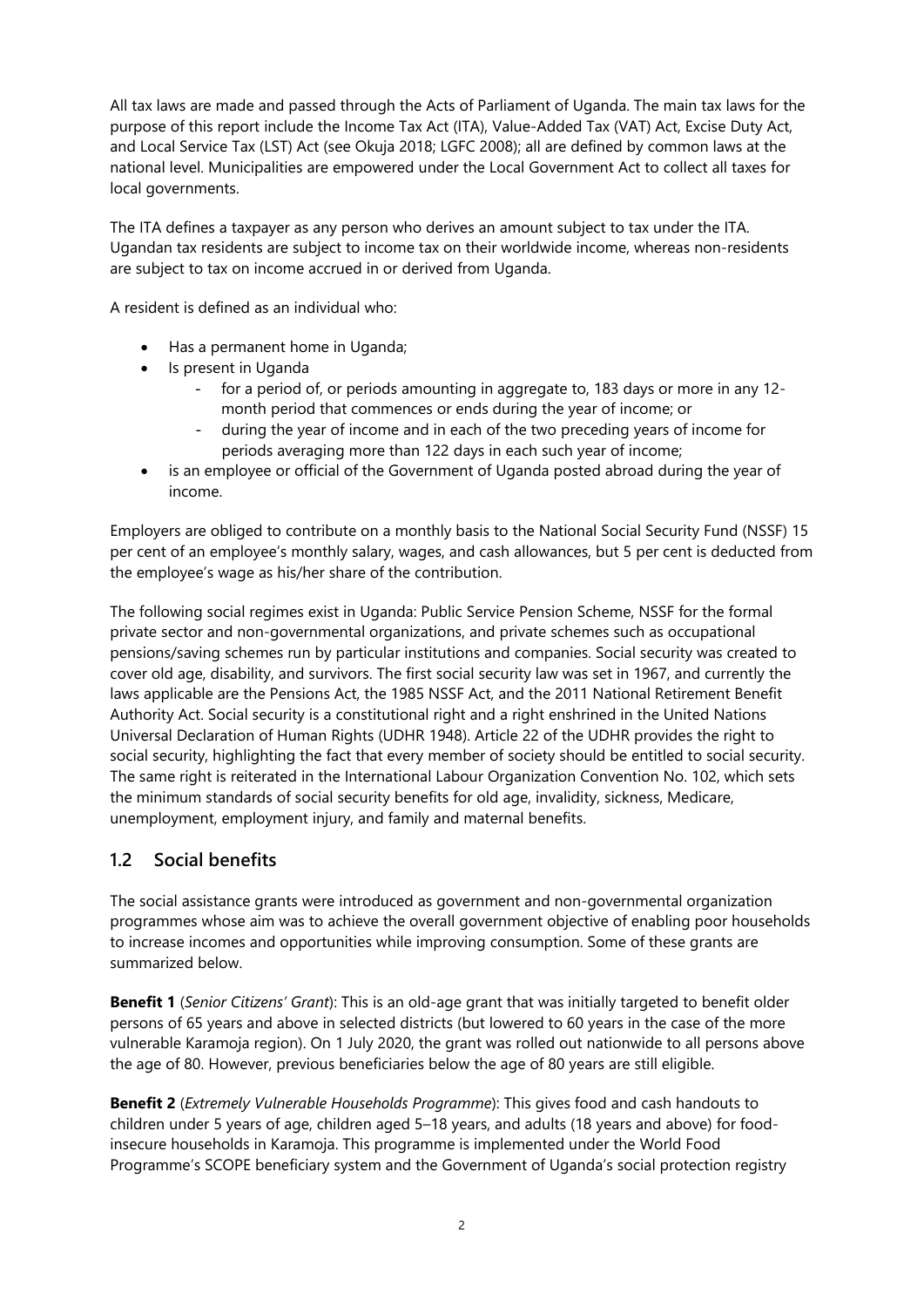coordinated by the Prime Minister's office. It is not a national programme. In 2018/19 the programme reached 215,185 households in Karamoja. This policy is not simulated in UGAMOD.

#### **1.2.1 Not strictly benefits**

**Not strictly benefit 1** (*Youth Livelihood Programme*): Project eligibility criteria include the following:

- The beneficiaries should fall within the youth age bracket (18–30 years).
- All the members of the Youth Interest Group should be bona fide residents of the location (village) under which the project is being approved.
- All the Youth Interest Groups are transparently selected in a community participatory process based on the selection criteria set by the programme.
- Evidence that members of the Youth Interest Group fully participated in the identification and planning processes for the project and group formulation shall be voluntary. There should be evidence that the enterprise selected has undergone adequate viability and sustainability analyses guided by technical experts, with clear business and repayment plans for the revolving fund.
- There should be evidence that the enterprise selected has undergone the full generation process, including appraisal and approval by the sub-county and district local governments, respectively, based on the programme guidelines.
- The enterprise must have a clear physical address/location. Where the enterprise requires land, the ownership and legal status of the land should be established through a valid land agreement or land title.
- The enterprise should have a reasonable maturity period that permits repayment of the interest-free revolving fund within a time period of 1 year. A service fee of 5 per cent shall be levied on all repayments that exceed 1 year.
- The enterprise should have a good implementation and sustainability plan.
- At least 80 per cent of the budget for the enterprise should go into the core inputs of the enterprise as opposed to essential and non-core inputs and administration expenses.

This policy is not simulated in UGAMOD.

**Not strictly benefit 2** (*Disability Support Grant*): Individuals eligible for the disability grant are considered to be those with a physical and/or mental limitation that supposedly interferes with both activities at work and daily tasks. Disabled people are defined as those who express some difficulty in seeing, hearing, walking, concentrating, and self-care. This is a national programme for persons with disability who are in well-organized groups. It started in 2009/10 to support income generating activities that provide employment and improve income status of people with disabilities. In 2009/10, 48 districts benefited with each district getting UGX 30 million to support the programme. In 2010/11 it was scaled up to cover all districts in Uganda. The government allocates UGX 3 bn annually to all the districts. The money is allocated to districts according to number of sub-counties, i.e the district with more sub-counties receives more money than one with few sub-counties (National Council for Disability 2018). This policy is not simulated in UGAMOD.

**Not strictly benefit 3** *(The Uganda Women's Entrepreneurship Programme (UWEP)*): This is a five-year programme which started in 2015/16. It is aimed at improving access to financial services for women and equipping them with skills for enterprise growth, value addition and marketing of their products and services. It provides support in the form of soft loans and skills training to groups of women entrepreneurs especially those with disabilities, victims of gender-based violence, women with HIV, and those living in hard-to-reach areas. The programme was initiated in 19 district local governments and Kampala Capital City Authority (KCCA) in the financial year 2015/16. The districts included Moroto, Katakwi, Kaliro, Mayuge, Kamuli, Kalangala, Kayunga, Wakiso, Kibaale, Bundibugyo, Kiruhura, Koboko,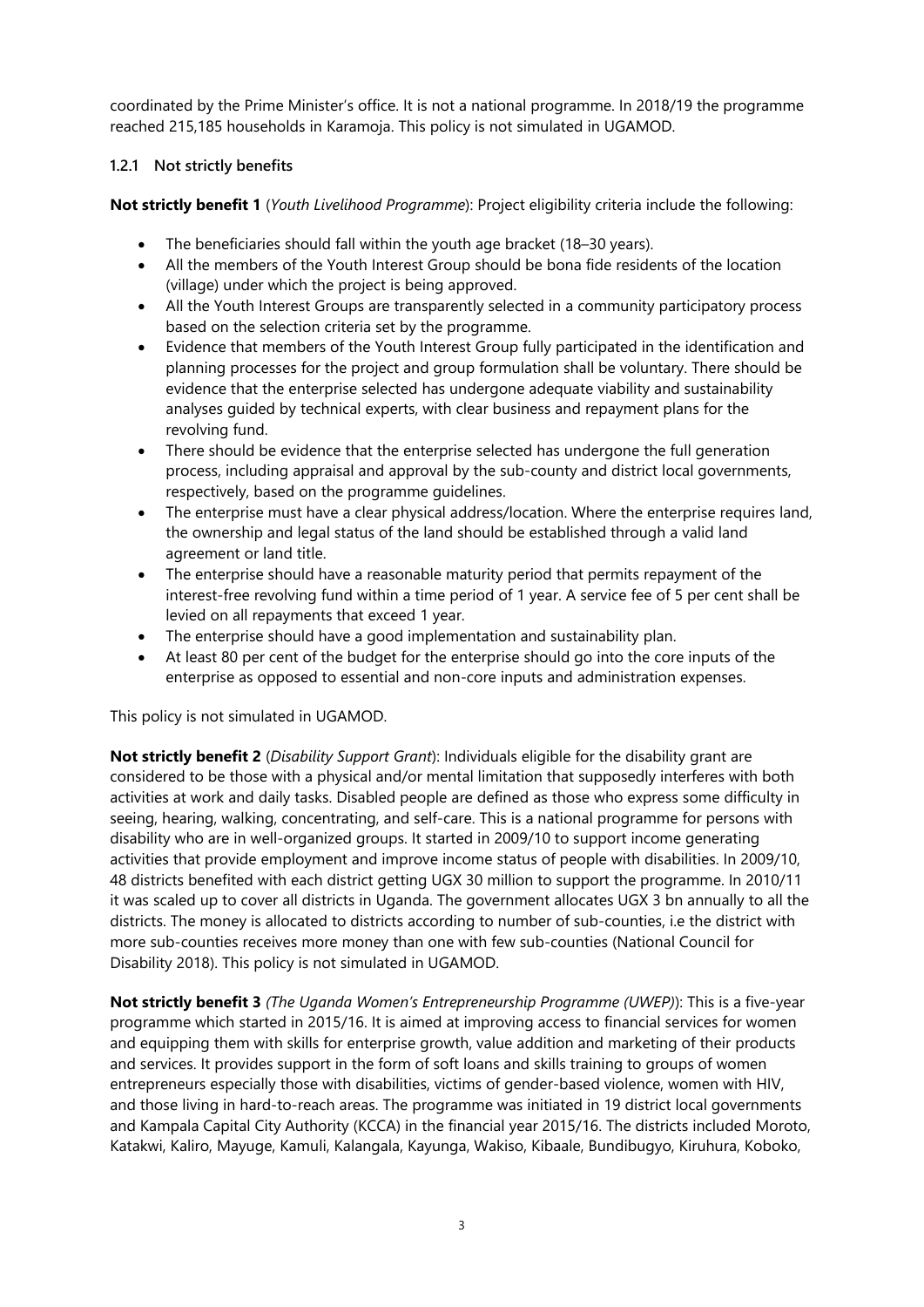Nebbi, Kitgum, Ntungamo, Otuke, Kole, Nakasongola, and Kisoro. In 2016/17, the programme was rolled out to the entire country (MGLSD 2019a). This policy is not simulated in UGAMOD.

**Not strictly benefit 4** *(Operation Wealth Creation*[1](#page-7-1) *(OWC)):* The Operation Wealth Creation is a government programme launched in 2013 with the aim of transforming the agriculture sector from being dominated by subsistence farmers to a dominance of commercial farmers. The OWC programme is implemented under the National Agricultural Advisory Development Services (NAADS) in the Ministry of Agriculture, Animal Industry and Fisheries (MAAIF) with the mandate to provide agricultural inputs. These inputs include seedlings and planting materials for priority crops such as maize, beans, mango, apple, cocoa, cassava, Irish potatoes, banana plantlets, pineapple suckers. Special interest groups for women and youth groups are eligible to receive seedlings for ginger, passion fruit, grapes, depending on the availability of resources. On the other hand, OWC provides livestock farmers with young animals such as dairy heifers, beef cattle, piglets, poultry birds and feeds, fish fingerlings (Tilapia, catfish, mirror carp) and fish feeds, goats, artificial insemination kits, Pasteur seeds for seed multiplication. The programme also supports value-addition activities such as providing maize milling equipment, milk coolers with matching generators, fruit processing equipment (small, medium, and large scale) to viable organized farmer groups. Furthermore, OWC intends to provide agricultural production implements, for example tractors and matching implements, solar water pumping systems on selected demonstration farms to support strategic interventions in the agriculture sector. Lastly, OWC plans to revitalize the role of farmer groups in the implementation of the NAADS and OWC programmes. This policy is not simulated in UGAMOD.

# <span id="page-7-0"></span>**1.3 Social contributions**

**Social (insurance) contribution 1** (*NSSF*): NSSF Uganda is a national saving scheme mandated by the government through the NSSF Act, Cap 222 (Laws of Uganda) to provide social security services to employees in Uganda. NSSF Uganda is a provident fund and covers employees in the private sector. It is a contributory scheme and is funded by contributions from employees and employers, of 5 and 10 per cent, respectively, of the employee's gross monthly wage. Since 2012, the fund is regulated by the Uganda Retirement Benefits Regulatory Authority while MoFPED is responsible for overseeing policy.

As per the Act, NSSF administers and pays qualified contributing persons the following benefits as a matter of right:

*Age benefit*: This is paid to persons who have reached the retirement age of 55 years. Age benefit can also be claimed on attaining the age of 50 years, provided the claimant has retired from employment.

*Survivors' benefit*: This is paid to the immediate surviving family (spouse and children) of the deceased person. In case the individual did not have a spouse or children, the benefit is paid to parents if they solely depended upon the deceased person.

*Exempted employment*: This is paid to persons who join exempted employment categories that have their own social protection schemes (e.g. public service, army, police, etc.).

*Emigration grant*: This is paid to foreign<sup>[2](#page-7-2)</sup> or Ugandan nationals who are leaving the country permanently.

<span id="page-7-1"></span>**<sup>1</sup> Source for this section: Ministry of Agriculture, Animal Industry and Fisheries (MAAIF 2019).**

<span id="page-7-2"></span>**<sup>2</sup> From the National Social Security Fund (NSSF) Act, foreign nationals in this context refer to non-Ugandans who have been working in Uganda and contributing to the NSSF.**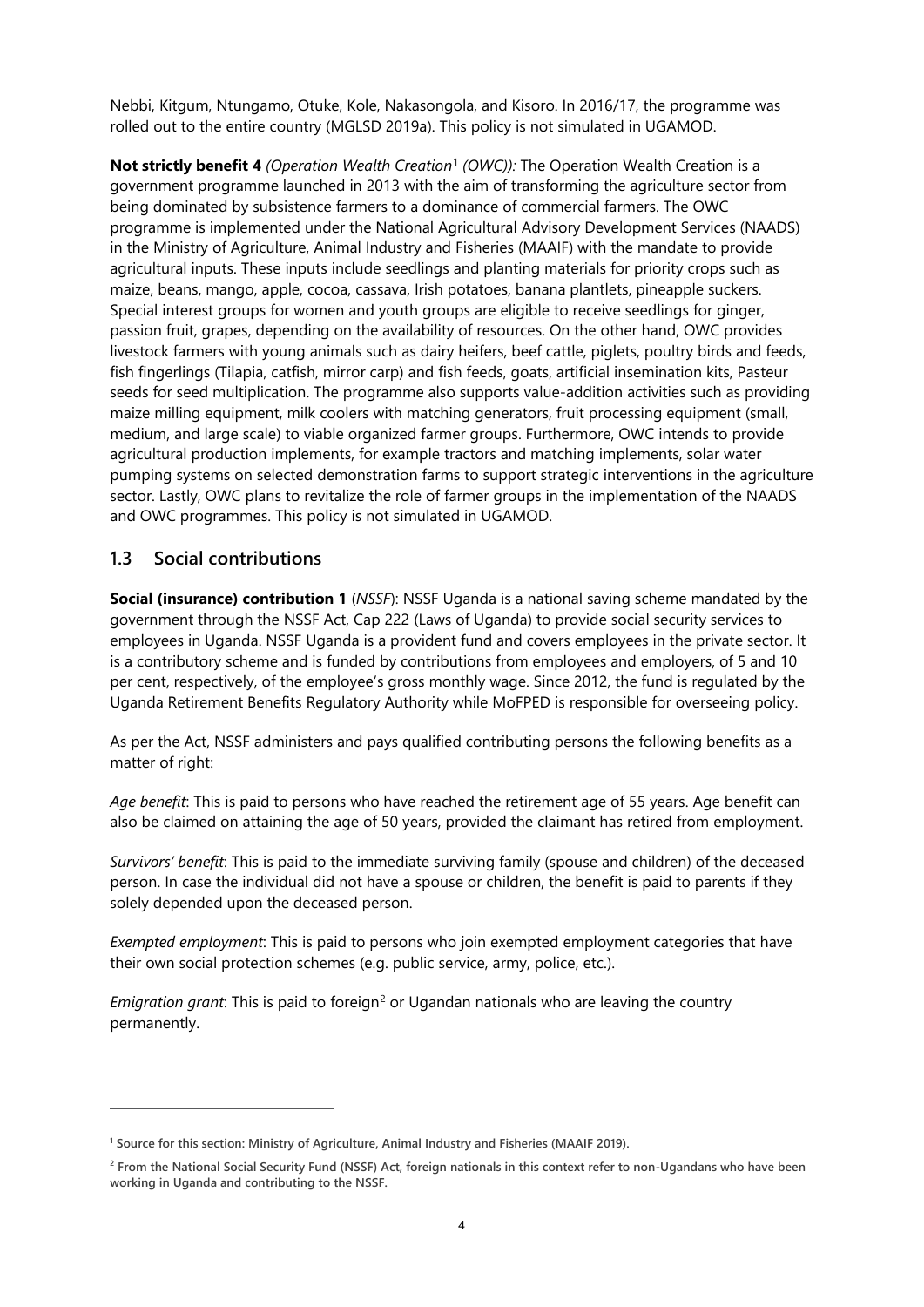*Invalidity benefit*: This is paid to persons who can no longer be gainfully employed because of physical or mental incapacitation.

*Withdrawal benefit*: This is paid to a person if s/he attains the age of 50 years and if s/he has not been employed under a contract of service for a period of 1 year immediately preceding his or her claim

# <span id="page-8-0"></span>**1.4 Taxes**

The URA was established by an Act of Parliament in September 1991 as a central body for the assessment, collection, and accounting of government revenue. In fulfilling this obligation, the URA administers and enforces laws relating to such revenue and advises government on tax policy matters. Before the establishment of the URA, central government taxes were collected by the Ministry of Finance. The government hoped to achieve two main objectives when it established the URA (Kangave 2005). First, by removing tax collection obligation from the Ministry of Finance, it was anticipated that the newly established revenue authority would operate with limited political interference. Second, creating the URA as an autonomous statutory body not part of civil service would provide an opportunity to offer better remuneration and thereby attract and retain competent staff. These reforms, along with the introduction of VAT in 1996 and the enactment of a new income tax law in 1997, registered success in terms of revenue collection over time (Figure 1.1).



<span id="page-8-1"></span>

Source: Authors' compilation based on URA annual revenue data.

The URA collects both tax and non-tax revenues. Tax revenues include domestic taxes and international trade taxes. Domestic taxes consist of income tax (corporation tax, individual income tax, pay-as-you-earn (PAYE), presumptive tax, rental income tax), withholding tax, tax on bank interest, casino tax, excise duty, and VAT. International trade taxes include petroleum duty, import duty, excise duty, VAT on imports, withholding taxes on imports, and levies among others. Non-tax revenue includes fees and licences.

During the financial year 2017/18, domestic taxes contributed 59.4 per cent and international trade taxes 40.6 per cent of the gross revenues. The major contributing tax heads were PAYE (16.6 per cent), VAT (15.1 per cent), VAT on imports (15.7 per cent), and petroleum duty (12.2 per cent), as seen in Table 11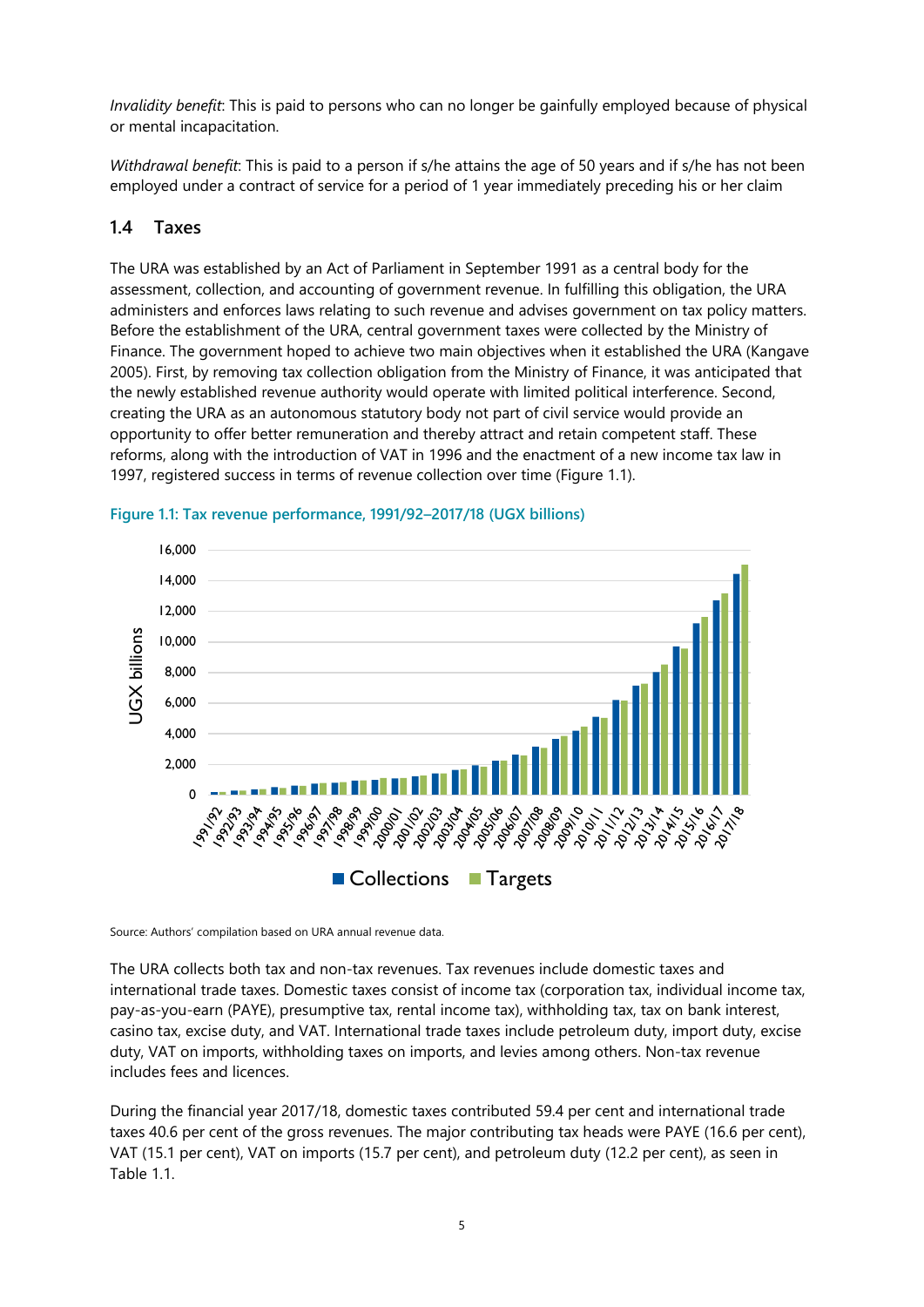|                                   | <b>Collections (UGX billions)</b> | Percentage share |
|-----------------------------------|-----------------------------------|------------------|
| Gross revenues (includes all NTR) | 14,659.8                          | 100.00           |
| Domestic taxes                    | 8,448.9                           | 59.40            |
| Taxes on international trade      | 6,210.8                           | 40.60            |
| Direct domestic taxes             | 4,670.7                           | 32.50            |
| PAYE                              | 2,396.1                           | 16.60            |
| Corporate tax                     | 884.8                             | 6.90             |
| Other corporate tax               | 101.6                             | 0.40             |
| Presumptive tax                   | 5.3                               | 0.00             |
| Withholding tax                   | 754.3                             | 5.00             |
| Rental income tax                 | 88.7                              | 0.70             |
| Casino tax                        | 29.2                              | 0.20             |
| Other                             | 55.2                              | 0.30             |
| Indirect domestic taxes           | 3,188.7                           | 22.80            |
| Excise duty                       | 953.9                             | 7.80             |
| <b>VAT</b>                        | 2,234.8                           | 15.10            |
| Taxes on international trade      | 6,210.8                           | 40.60            |
| Petroleum duty                    | 1,811.8                           | 12.00            |
| Import duty                       | 1,223.8                           | 8.00             |
| Excise duty                       | 196.9                             | 1.30             |
| VAT on imports                    | 2,416.6                           | 15.70            |
| Withholding taxes                 | 179.6                             | 1.10             |
| Infrastructure levy               | 87.7                              | 0.50             |
| Hides and skins levy              | 12.4                              | 0.10             |
| Fees and licenses                 | 209.5                             | 1.40             |
| <b>Total NTR</b>                  | 380.0                             | 2.70             |

### <span id="page-9-0"></span>**Table 1.1: Tax revenue collections for financial year 2017/18**

Note: NTR, non-tax revenue; VAT, value-added tax.

Source: Authors' compilation based on URA revenue data.

**Tax 1** (*PAYE*): Employers are required by law to deduct income tax from an employee's taxable salary via PAYE. For PAYE, a withholding tax approach is used.

**Tax 2** (*Individual income tax*): This is applicable to individuals earning business income (selfemployment) or those with both employment income and business income

**Tax 3** (*Rental income tax*): This is charged separately from income tax for persons earning rental income for a year of income. (Rent is not included under the gross income of an individual.) For individual taxpayers, an allowable deduction of 20 per cent of the rental income as expenditures and losses incurred by individual in the production of income is given. It is charged as 20 per cent of the chargeable income in excess of UGX 2,820,000 per year.

**Tax 4** (*Presumptive tax—income tax on small businesses*): This is applied to resident persons (individuals and non-individuals) with businesses that have an annual turnover of less than UGX 150 million (see Waiswa et al. 2021). No deductions or tax credits are allowed. This is treated as the final tax.

**Tax 5** (*VAT—on supply and imports of domestic goods and services*): VAT registration is required when taxable turnover exceeds UGX 150 million per year. The standard rate is 18 per cent (see the VAT Act in Okuja 2018).

**Tax 6** (*Excise—domestic and international trade*): Different commodities have different tax rates. It includes a mix of specific rates and ad valorem rates (see Kavuma et al. 2020).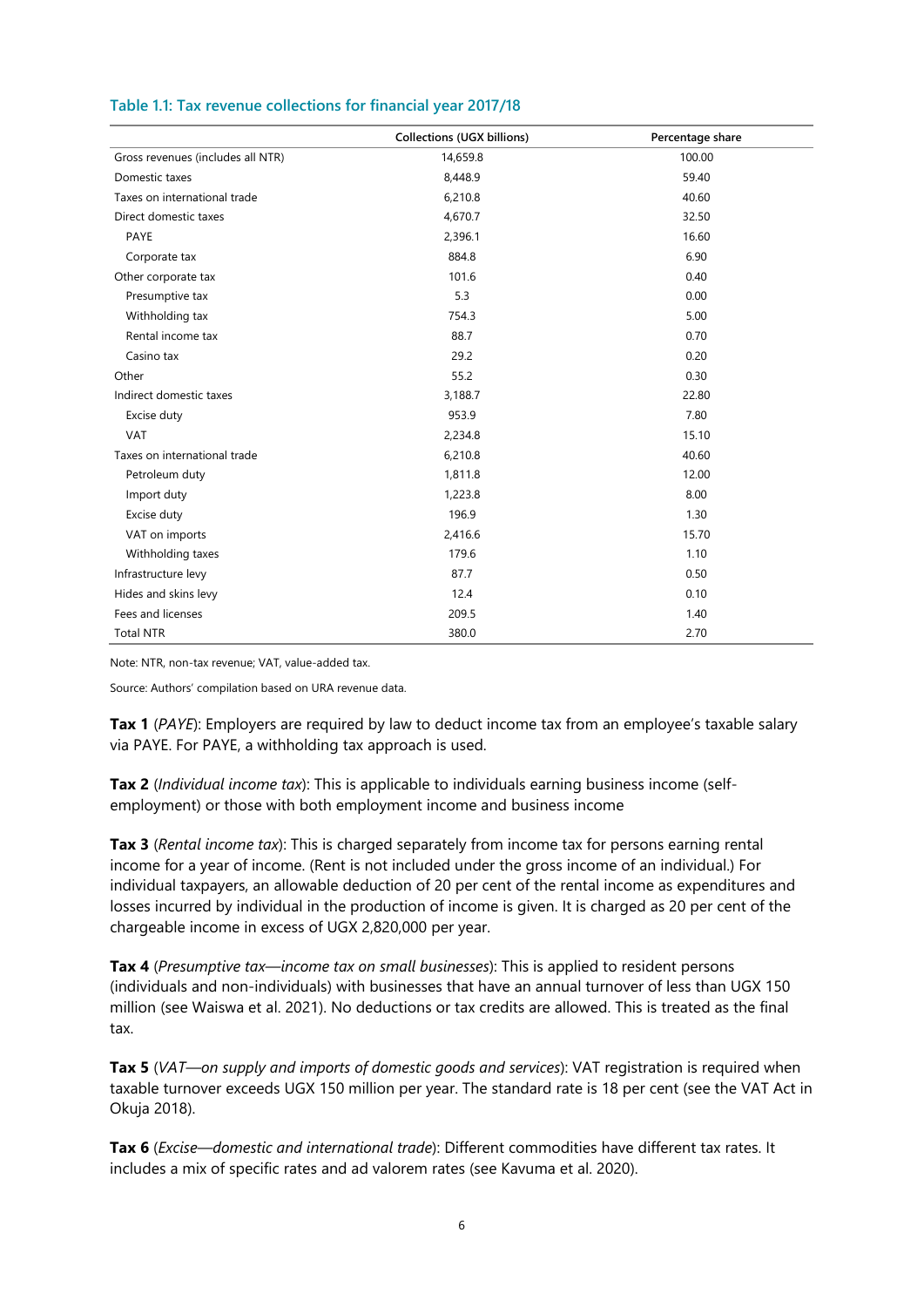**Tax 7** (LST): This is levied on the wealth and income of the following categories of people, and the assessment is fair, equitable, and non-regressive: persons in gainful employment, self-employed and practising professionals, self-employed artisans, businessmen, and businesswomen.

# <span id="page-10-0"></span>**2 Simulation of taxes and benefits in UGAMOD**

# <span id="page-10-1"></span>**2.1 Scope of simulation**

Table 2.1 shows the benefit policies that are simulated in UGAMOD. Table 2.2 lists the main taxes and social contributions and specifies which ones are simulated within UGAMOD.

|                                                       | Variable<br>name |      | <b>Treatment in UGAMOD</b> |      |      | Why not simulated? |                                        |
|-------------------------------------------------------|------------------|------|----------------------------|------|------|--------------------|----------------------------------------|
|                                                       |                  | 2016 | 2017                       | 2018 | 2019 | 2020               |                                        |
| Pension benefits (Senior<br>Citizens' Grant) (boa_uq) | boa_s            | S    | S                          | S    | S    | S                  | N/A                                    |
| <b>Extremely Vulnerable</b><br>Households Programme   |                  | E    | E                          | E    | E    | E                  | Insufficient policy<br>details         |
| Youth Livelihood<br>Programme                         |                  | E    | E                          | E    | E    | E                  | Insufficient information<br>in dataset |
| <b>Disability Support Grant</b>                       |                  | Ε    | Е                          | Ε    | E    | E                  | Insufficient information<br>in dataset |
| Uganda Women's<br>Entrepreneurship<br>Programme       |                  | Е    | Е                          | Ε    | E    | E                  | Insufficient information<br>in dataset |
| Operation Wealth<br>Creation                          |                  | E    | E                          | E    | E    | E                  | Requires further<br>investigation      |

#### <span id="page-10-2"></span>**Table 2.1: Simulation of benefits in UGAMOD**

Notes: 'S' policy is simulated although some minor or very specific rules may not be simulated. 'E' policy is not simulated.

Source: Authors' compilation.

#### <span id="page-10-3"></span>**Table 2.2: Simulation of taxes and social contributions in UGAMOD**

|                                          | Variable<br>name  |      |      | <b>Treatment in UGAMOD</b> |      |      |
|------------------------------------------|-------------------|------|------|----------------------------|------|------|
|                                          |                   | 2016 | 2017 | 2018                       | 2019 | 2020 |
| Taxes                                    |                   |      |      |                            |      |      |
| Personal income tax (tin_uq)             | $t$ <i>in</i> $s$ | S    |      |                            |      |      |
| Presumptive turnover tax (ttn_uq)        | ttn_ss            |      |      |                            |      |      |
| LST $(tgv_\_ug)$                         | tgv_s             |      |      |                            |      |      |
| Rental income tax (tpr_uq)               | $tpr_s$           | S    |      | ς                          |      |      |
| VAT (tva_uq)                             | tva s             | S    |      | S                          |      |      |
| Excise duty (tex_uq)                     | tex s             | S    | S    | S                          |      | C    |
| Social contributions                     |                   |      |      |                            |      |      |
| Employee pension contribution (tscee_uq) | tscee s           |      |      |                            |      |      |
| Employer pension contribution (tscer_uq) | tscer_s           |      |      |                            |      |      |

Notes: LST, local service tax. 'S' policy is simulated although some minor or very specific rules may not be simulated.

Source: Authors' compilation.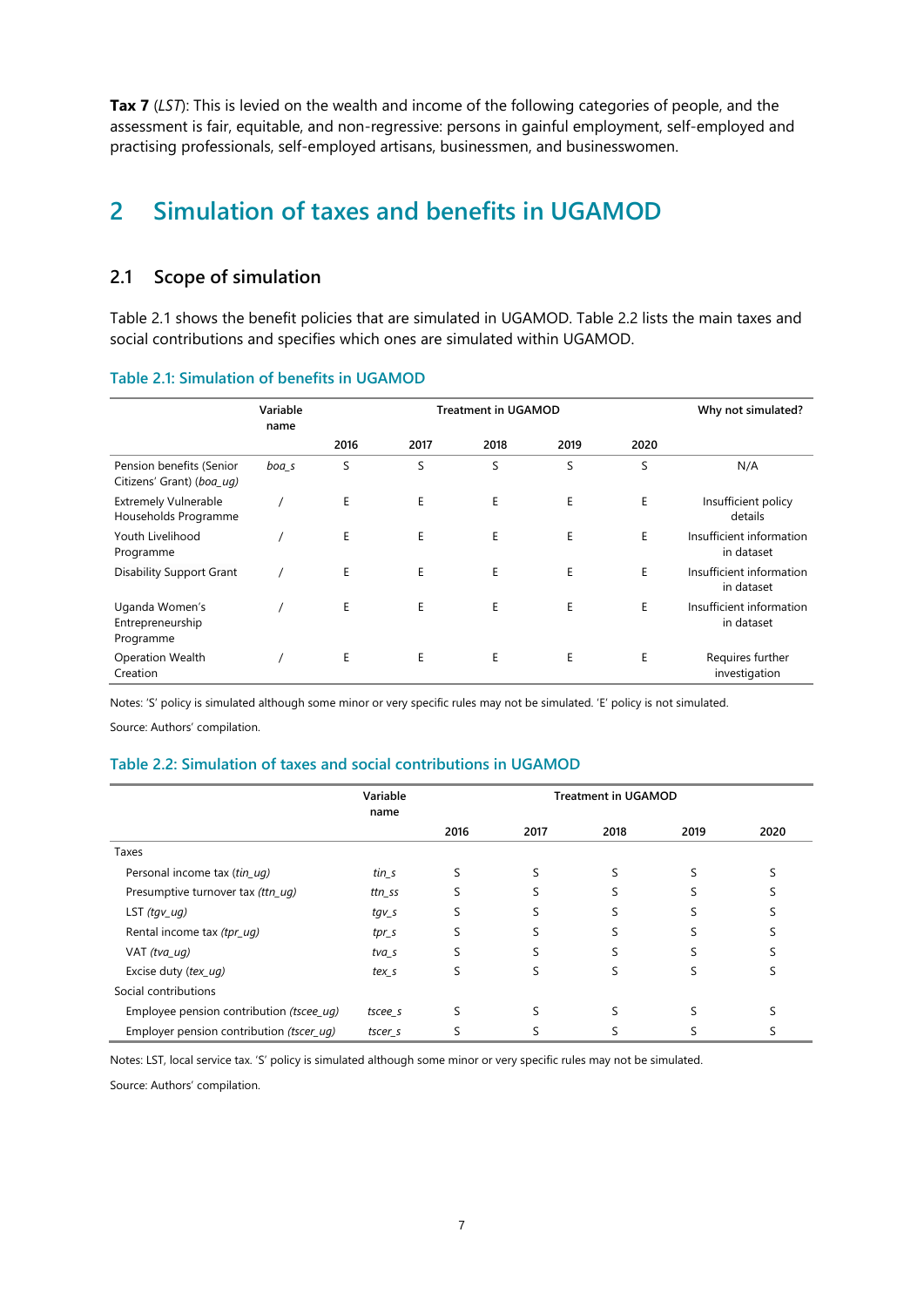# <span id="page-11-0"></span>**2.2 Order of simulation and interdependencies**

Table 2.3 presents the order of the main elements of the Ugandan system for 2016–20 for simulations.

| Policy           | 2016 | 2017 | 2018 | 2019 | 2020 |
|------------------|------|------|------|------|------|
| uprate_uq        | On   | On   | On   | On   | On   |
| lma_ug           | Off  | Off  | Off  | Off  | On   |
| ildef_std_ug     | On   | On   | On   | On   | On   |
| Ildef_non_std_ug | On   | On   | On   | On   | On   |
| Ildef_stats_ug   | On   | On   | On   | On   | On   |
| Ildef_exp_ug     | On   | On   | On   | On   | On   |
| tudef_ug         | On   | On   | On   | On   | On   |
| constdef_ug      | On   | On   | On   | On   | On   |
| random_uq        | N/A  | N/A  | N/A  | N/A  | On   |
| spl_ug           | On   | On   | On   | On   | On   |
| ses_ug           | On   | On   | On   | On   | On   |
| tscee_ug         | On   | On   | On   | On   | On   |
| tscer_ug         | On   | On   | On   | On   | On   |
| tgv_ug           | On   | On   | On   | On   | On   |
| tpr_ug           | On   | On   | On   | On   | On   |
| ttn_ug           | On   | On   | On   | On   | On   |
| tin_ug           | On   | On   | On   | On   | On   |
| boa_uq           | On   | On   | On   | On   | On   |
| tva_uq           | On   | On   | On   | On   | On   |
| tex_uq           | On   | On   | On   | On   | On   |
| xhhadj_ug        | On   | On   | On   | On   | On   |
| output std ug    | On   | On   | On   | On   | On   |
| output_std_hh_ug | Off  | Off  | Off  | Off  | Off  |

<span id="page-11-3"></span>**Table 2.3: UGAMOD spine: Order of simulation**

Source: Authors' compilation based on the UGAMOD model.

# <span id="page-11-1"></span>**2.3 Switches**

There are two extensions (switches) in UGAMOD, both of which occur in the presumptive tax policy (ttn\_ug). They only apply to the 2020 system and are explained below in the section on this policy.

# <span id="page-11-2"></span>**2.4 Social benefits**

#### **2.4.1 Basic social assistance (Senior Citizens' Grant) (boa\_ug)**

#### **Definitions**

For the purposes of this benefit, a senior citizen is defined as aged 60 and above, but the eligibility conditions vary by age (see below).

#### **Eligibility conditions**

The eligibility criteria have changed over time for this benefit. It was initially targeted at older persons of 65 years and above in selected districts. The age threshold was then lowered to 60 years in the case of people living in the more vulnerable Karamoja region. The benefit was extended to an increasing number of districts for those aged 65 and above. From 1 July 2020, the grant was rolled out nationwide to all persons above the age of 80. However, previous beneficiaries below the age of 80 years are still eligible.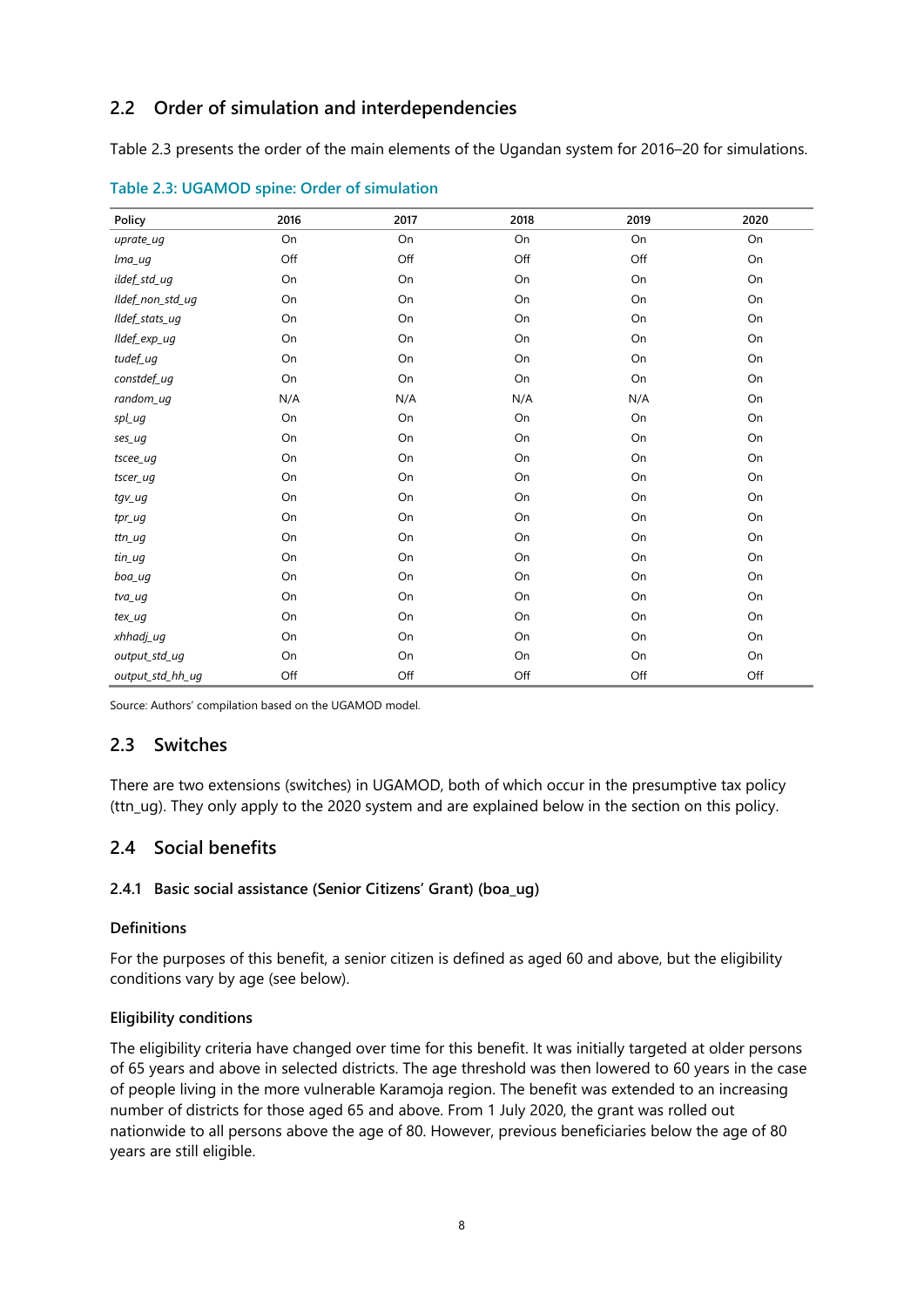#### **Income test**

There is no income test.

#### **Benefit amount and duration**

The amount payable is 25,000 Ugandan shillings (UGX) (US\$8) per month.

#### **UGAMOD notes**

The universal benefit for those aged 80 and above is included in UGAMOD's 2020 and 2021 systems. Individuals aged 60 and above in the Karamoja region and aged 65 and above in the other districts that were included in the scheme in 2019 are treated as eligible for the benefit in 2020 and 2021, with appropriate adjustments to the ages in the policy.

### <span id="page-12-0"></span>**2.5 Social insurance**

#### **2.5.1 Social insurance contributions (National Social Security Fund, NSSF) (tscee\_ug, tscer\_ug)**

#### **Liability to contributions**

NSSF Uganda is a national saving scheme mandated by the government through the NSSF Act, Cap 222 (Laws of Uganda) to provide social security services to employees in Uganda.

#### **Income base used to calculate contributions**

The employee's gross monthly wage.

#### **Contribution rates**

The employee and employer contribute 5 per cent and 10 per cent of gross earnings per month, respectively.

#### **UGAMOD notes**

This is simulated for individuals who work in the formal sector.

# <span id="page-12-1"></span>**2.6 Direct taxes**

#### **2.6.1 Personal income tax (tin\_ug)**

#### **Tax unit**

The tax unit is at the level of the individual.

#### **Exemptions**

The following incomes are exempted from personal income tax (PIT): employment income of the police and armed forces, pensions, allowances for members of parliament.

#### **Tax allowances**

We define tax allowances as any amount subtracted from pre-tax income (including social insurance contributions). Differently from Verbist (2004), there is no distinction between those that are fixed amounts (tax allowances) and those whose level is a function of pre-tax income (deductions). Tax rebates are deductions from tax payable (as distinct from tax allowances that are deductions from pretax income).

In Uganda, contributions by employees to NSSF are treated as tax allowances.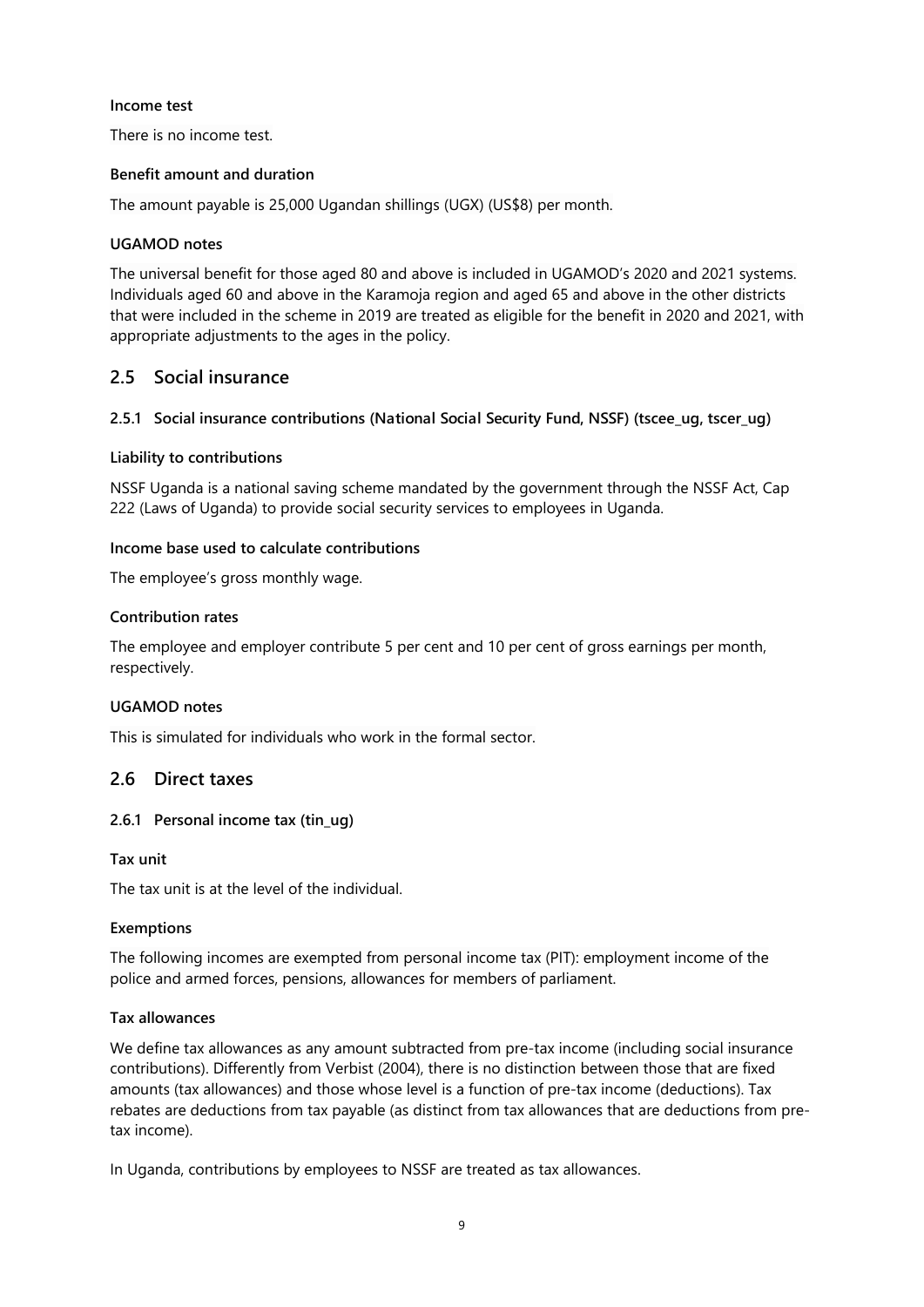#### **Tax base**

**Personal income tax**: Income from employment, agriculture, 'other income'. In addition, selfemployment income is included for those whose turnover is less than 10 million per year but who also have other types of taxable income; and the self-employment income of those with turnover greater than 150 million per year (see UGAMOD notes below for presumptive tax). Income tax rates for individuals are shown in Table 2.4.

#### **Tax schedule**

#### <span id="page-13-0"></span>**Table 2.4: Income tax rates for individuals, 2019**

| Chargeable income                                          | Rate of tax                                                                                                                             |
|------------------------------------------------------------|-----------------------------------------------------------------------------------------------------------------------------------------|
| $\leq$ 2,820,000 per year (or 235,000 per month)           | Nil                                                                                                                                     |
| $>2,820,000 \le 4,020,000$ per year (or 335,000 per month) | 10% on amount in excess of 2,820,000 (or 235,000 per month)                                                                             |
| $>4,020,000 \le 4,920,000$ per year (or 410,000 per month) | 120,000 (10,000 per month) + 20% on amount in excess of 4,020,000 (or<br>335,000 per month)                                             |
| >4,920,000≤120,000,000 per year                            | 300,000 (25,000 per month) + 30% on amount in excess of 4,920,000 (or<br>410,000 per month).                                            |
| >120,000,000 per year (or 10,000,000 per month)            | Where income exceeds 120,000,000 (10,000,000 per month) 40% is<br>charged on the amount in excess of 120,000,000 (10,000,000 per month) |

Source: Authors' compilation from the Ugandan ITA (see Okuja 2018).

#### **UGAMOD notes**

For employed persons, simulation of personal income tax is restricted to those in the formal sector.

For further details see Income Tax Act (of 1 July 1997, Cap 340 of the Laws of Uganda 2000).

#### **2.6.2 Presumptive tax (ttn\_ug)**

#### **Tax unit**

The tax unit is the individual.

#### **Tax base**

The tax base is the individual's turnover.

#### **Exemptions**

This tax does not apply to a resident taxpayer who is in the business of providing medical, dental, architectural, engineering, accounting, legal, or other professional services; public entertainment services; public utility services; or construction services.

#### **Tax schedule**

Tables 2.5 and 2.6 show the tax schedule for the years 2016–19 inclusive.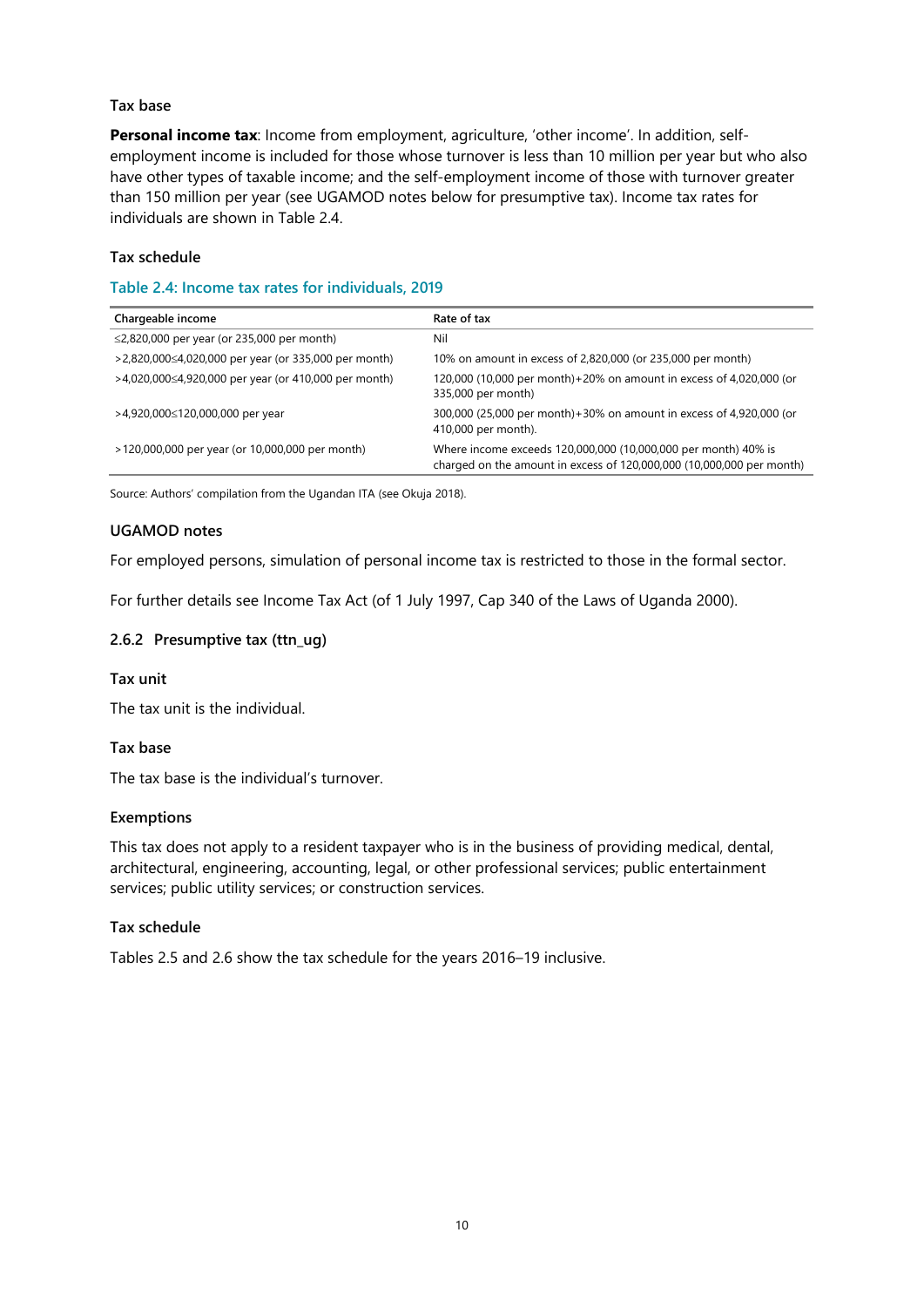#### <span id="page-14-0"></span>**Table 2.5: Small business taxpayers' tax rates for all areas in Uganda, 2019**

| Gross turnover                                                       | Tax                                                       |
|----------------------------------------------------------------------|-----------------------------------------------------------|
| Where the gross turnover of the taxpayer exceeds UGX 50 million but  | UGX 937,500 or 1.5% of the gross turnover, whichever is   |
| does not exceed UGX 75 million per annum                             | lower                                                     |
| Where the gross turnover of the taxpayer exceeds UGX 75 million but  | UGX 1,312,500 or 1.5% of the gross turnover, whichever is |
| does not exceed UGX 100 million per annum                            | lower                                                     |
| Where the gross turnover of the taxpayer exceeds UGX 100 million but | UGX 1,687,500 or 1.5% of the gross turnover, whichever is |
| does not exceed UGX 125 million per annum                            | lower                                                     |
| Where the gross turnover of the taxpayer exceeds UGX 125 million but | UGX 2,062,500 or 1.5% of the gross turnover, whichever is |
| does not exceed UGX 150 million per annum                            | lower                                                     |

Note: See Table 2.6 for the tax rates for small business taxpayers with turnover of less than UGX 50 million per annum.

Source: Authors' compilation from the Ugandan ITA (see Okuja 2018).

#### <span id="page-14-1"></span>**Table 2.6: Tax rates for different trades in Kampala City divisions, municipalities, and towns and trading centres, 2019**

| <b>Business trade</b>          | Where the gross turnover<br>exceeds UGX 35 million but<br>does not exceed UGX 50<br>million | Where the gross turnover<br>exceeds UGX 20 million but<br>does not exceed UGX 35<br>million | Where the gross turnover<br>exceeds UGX 10 million but<br>does not exceed UGX 20<br>million |
|--------------------------------|---------------------------------------------------------------------------------------------|---------------------------------------------------------------------------------------------|---------------------------------------------------------------------------------------------|
| Kampala City divisions         |                                                                                             |                                                                                             |                                                                                             |
| General trade                  | 500,000                                                                                     | 400,000                                                                                     | 250,000                                                                                     |
| Carpentry/metal workshops      | 500,000                                                                                     | 400,000                                                                                     | 250,000                                                                                     |
| Garages (motor vehicle repair) | 550,000                                                                                     | 450,000                                                                                     | 300,000                                                                                     |
| Hair and beauty/salons         | 550,000                                                                                     | 400.000                                                                                     | 300,000                                                                                     |
| Restaurants or bars            | 550,000                                                                                     | 450,000                                                                                     | 300,000                                                                                     |
| Drug shops                     | 500,000                                                                                     | 350,000                                                                                     | 250,000                                                                                     |
| Others                         | 450,000                                                                                     | 300,000                                                                                     | 200,000                                                                                     |
| Municipalities                 |                                                                                             |                                                                                             |                                                                                             |
| General trade                  | 400,000                                                                                     | 300,000                                                                                     | 150,000                                                                                     |
| Carpentry/metal workshops      | 400,000                                                                                     | 300,000                                                                                     | 150,000                                                                                     |
| Garages (motor vehicle repair) | 450,000                                                                                     | 350,000                                                                                     | 200,000                                                                                     |
| Hair and beauty/salons         | 450,000                                                                                     | 350,000                                                                                     | 200,000                                                                                     |
| Restaurants or bars            | 450,000                                                                                     | 350,000                                                                                     | 200,000                                                                                     |
| Drug shops                     | 400,000                                                                                     | 300,000                                                                                     | 150,000                                                                                     |
| Others                         | 400,000                                                                                     | 350,000                                                                                     | 150,000                                                                                     |
| Towns and trading centres      |                                                                                             |                                                                                             |                                                                                             |
| General trade                  | 300,000                                                                                     | 200,000                                                                                     | 100,000                                                                                     |
| Carpentry/metal workshops      | 300,000                                                                                     | 200,000                                                                                     | 100,000                                                                                     |
| Garages (motor vehicle repair) | 350,000                                                                                     | 250,000                                                                                     | 100,000                                                                                     |
| Hair and beauty/salons         | 350,000                                                                                     | 250,000                                                                                     | 100,000                                                                                     |
| Restaurants or bars            | 350,000                                                                                     | 250,000                                                                                     | 100,000                                                                                     |
| Drug shops                     | 300,000                                                                                     | 200,000                                                                                     | 100,000                                                                                     |
| Others                         | 300,000                                                                                     | 250,000                                                                                     | 100,000                                                                                     |

Source: Authors' compilation from the Ugandan ITA (see Okuja 2018).

Significant changes were made to this policy in 2020. Table 2.7 shows the new tax rates for presumptive tax, and how they differ depending on whether the individual does not keep records or does keep records.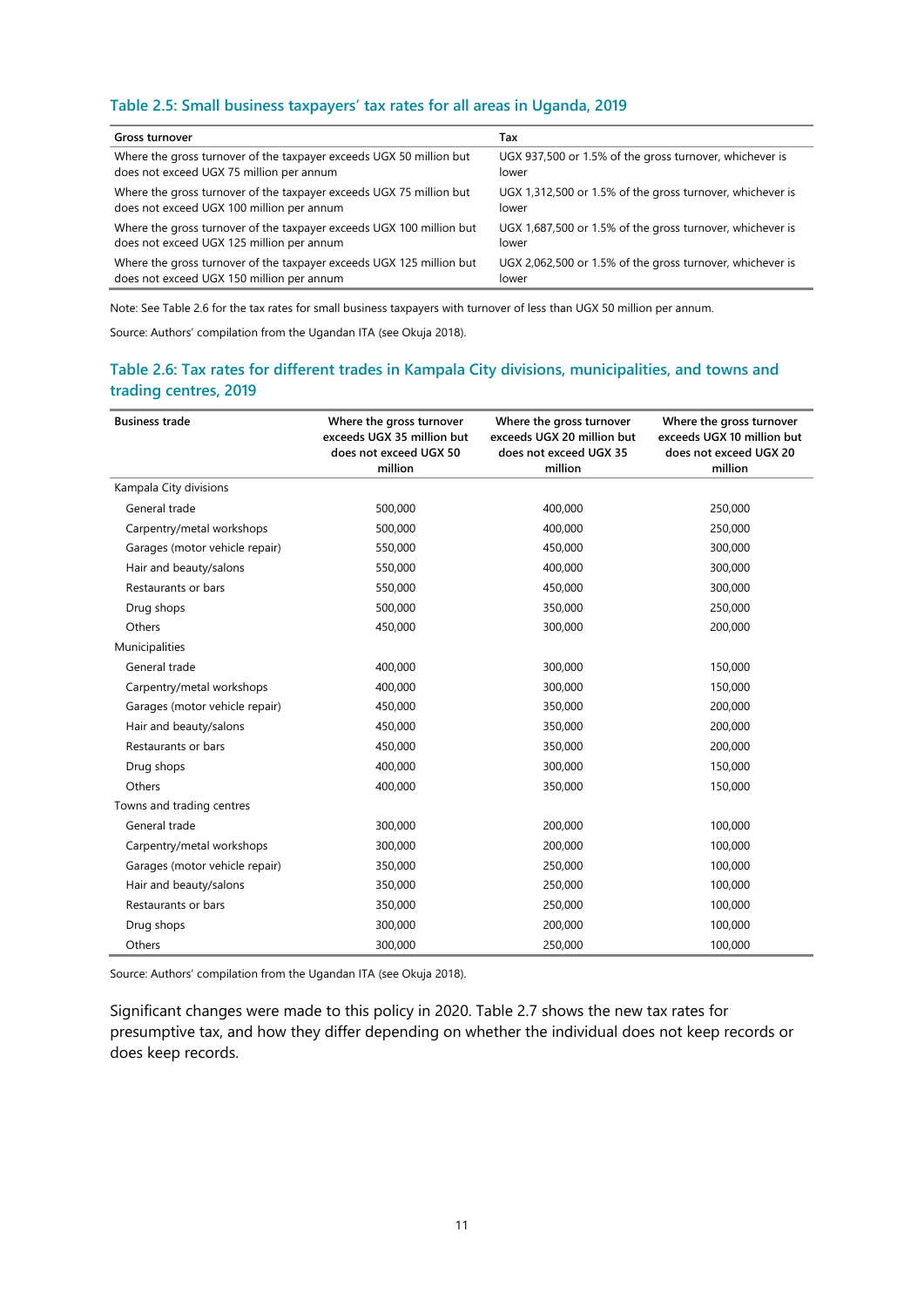#### <span id="page-15-0"></span>**Table 2.7: Presumptive tax rates, 2020**

| Effective 2020/21 | Turnover<br>(Million shillings) | Without records: tax<br>payable per year | With records                                          |
|-------------------|---------------------------------|------------------------------------------|-------------------------------------------------------|
|                   | $0 - 10$                        | 0%                                       | $0\%$                                                 |
|                   | $10 - 30$                       | 80,000                                   | 0.4 % of the annual turnover in excess of 10M         |
|                   | $30 - 50$                       | 200,000                                  | 80,000+ 0.5% of the annual turnover in excess of 30M  |
|                   | $50 - 80$                       | 400,000                                  | 180,000+ 0.6% of the annual turnover in excess of 50M |
|                   | $80 - 150$                      | 900,000                                  | 360,000+ 0.7% of the annual turnover in excess of 80M |

Source: Authors' interpretation of the Income Tax Act Amendment of 1 July 2020.

#### **UGAMOD notes**

UGAMOD's 2020 system contains two switches for presumptive tax. The first switch ('pt\_wr' or 'Presumptive Tax with records') enables the assumption to be applied that no-one keeps records ('off'), which is the default, or that everyone keeps records ('on'). Results for both extreme scenarios are shown in the validation section.

The simulated results for both scenarios greatly exceed the reported presumptive tax revenue, and so a further switch was incorporated into the model for the scenario where everyone keeps records, to adjust the simulated tax downwards to match actual reported presumptive tax revenue for 2020. This second switch is called 'pt\_wr\_adj' or 'Presumptive Tax with records downwards adjustment'; the default for the switch is that it is 'off' (i.e. the simulated tax is not downwards adjusted). The correct use of this second switch requires the first switch 'pt wr' to be set 'on' as well as the second switch 'pt\_wr\_adj' to be set 'on'.

The user should note that presumptive tax is over-simulated for all years, but the downwards adjustment is only applied in the 2020 system.

The user should also note that, although the 2020 presumptive tax rules were introduced in 2020 (and are included in the 2020 system of UGAMOD v1.8), in practice these revised rules were not implemented until a year later (see Waiswa et al. 2021 for more details).

Three mutually exclusive scenarios are modelled in UGAMOD with respect to presumptive tax:

- 1 If turnover is above 150m per year, then that individual will not pay presumptive tax. Instead, they will pay income tax on their profit, according to the PIT schedule.
- 2 If turnover is between 10m per year and less than 150m per year (irrespective of the size of their profit), they will pay presumptive tax on that turnover, according to the presumptive tax schedule.
- 3 If turnover is less than 10m per year, then the individual is not subject to presumptive tax. That turnover can be wholly disregarded within UGAMOD.

For the individuals in scenario (3), some will have a turnover less than 10m per year, yet will still have a profit after deductions (e.g. 7m per year). There are two possible outcomes for such individuals in terms of how they are then treated in the PIT policy:

- a If the person has no other sources of income, then the 7m profit is ignored. The 7m profit **is not** incorporated into the PIT calculation.
- b If the person has one or more other sources of income (for example, the person has a job and runs the business at weekends), then the 7m profit **is** included within PIT in addition to their income from their employment (yem).

For further details, see Income Tax Act (of 1 July 1997, Cap 340 of the Laws of Uganda 2000) and Waiswa et al. (2021).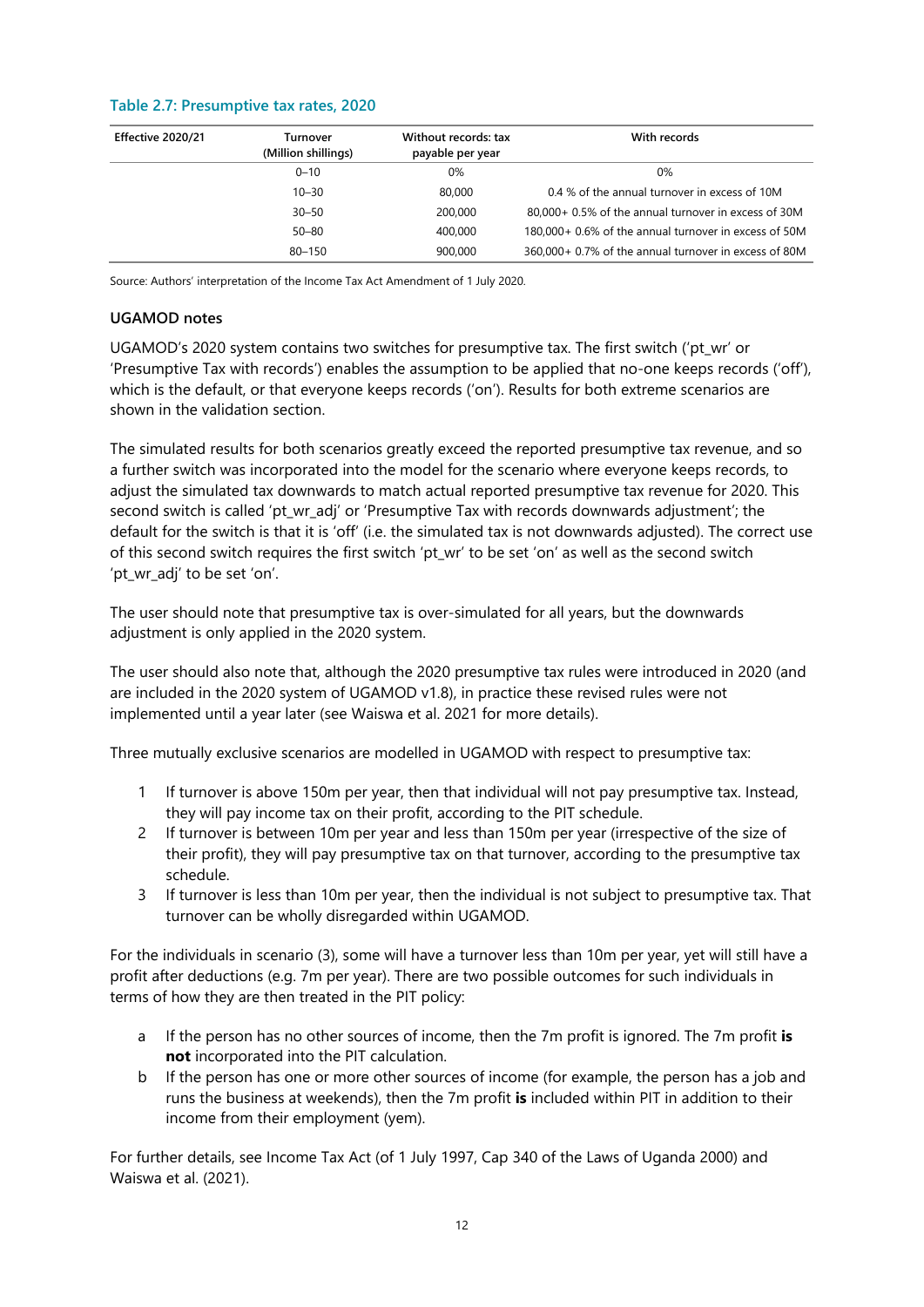#### **2.6.3 Local service tax (tgv\_ug)**

#### **Tax unit**

The tax unit is the individual.

#### **Tax base**

Local service tax is applied to employment earnings for those in the formal sector, and to selfemployed earnings for self-employed professionals and artisans, and to the turnover of business men and women including commercial farmers (LGFC 2008).

#### **Exemptions**

The salaries of the following categories of people are exempted from LST: members of the police force, prison services, Uganda Peoples' Defence Force, unemployed persons, peasants (people living in poverty and unable to earn a minimum income to access basic necessities of life), and individuals on diplomatic missions accredited to Uganda.

#### **Tax schedule**

The tax schedule for local service tax is shown in Table 2.8.

<span id="page-16-0"></span>

|  | Table 2.8: Tax schedule for local service tax, 2016-21 |  |  |  |
|--|--------------------------------------------------------|--|--|--|
|--|--------------------------------------------------------|--|--|--|

| Occupation and taxable income                                      | Range of taxable income UGX (monthly) | Annual tax payment UGX |
|--------------------------------------------------------------------|---------------------------------------|------------------------|
| People in formal employment excluding the                          | 100,001-200,000                       | 5,000                  |
| defense force and police.                                          |                                       |                        |
| Salaries and wages (yem).                                          |                                       |                        |
|                                                                    | 200,001-300,000                       | 10,000                 |
|                                                                    | 300,001-400,000                       | 20,000                 |
|                                                                    | 400,001-500,000                       | 30,000                 |
|                                                                    | 500,001-600,000                       | 40,000                 |
|                                                                    | 600,001-700,000                       | 60,000                 |
|                                                                    | 700,001-800,000                       | 70,000                 |
|                                                                    | 800,001-900,000                       | 80,000                 |
|                                                                    | 900,001-1,000,000                     | 90,000                 |
|                                                                    | 1,000,000 and above                   | 100,000                |
| Self-employed professionals<br>Earnings from self-employment (yse) | 599,001-999,999                       | 50,000                 |
|                                                                    | 1,000,000 and above                   | 100,000                |
| Self-employed artisans                                             | 100,001-200,000                       | 50,000                 |
| Earnings from self-employment (yse)                                | 200,001-300,000                       | 10,000                 |
|                                                                    | 300,000 and above                     | 20,000                 |
| <b>Business people</b>                                             | 500,001-1,000,000                     | 5,000                  |
| Turnover (ytn)                                                     |                                       |                        |
|                                                                    | 1,000,001-2,000,000                   | 10,000                 |
|                                                                    | 2,000,001-3,000,000                   | 20,000                 |
|                                                                    | 3,000,001-4,000,000                   | 30,000                 |
|                                                                    | 4,000,001-5,000,000                   | 40,000                 |
|                                                                    | 5,000,001-6,000,000                   | 50,000                 |
|                                                                    | 6,000,001-7,000,000                   | 60,000                 |
|                                                                    | 7,000,001-8,000,000                   | 70,000                 |
|                                                                    | 8,000,001-9,000,000                   | 80,000                 |
|                                                                    | 9,000,001-10,000,000                  | 90,000                 |
|                                                                    | 10,000,000 and above                  | 100,000                |

Source: Authors' interpretation of LGFC (2008).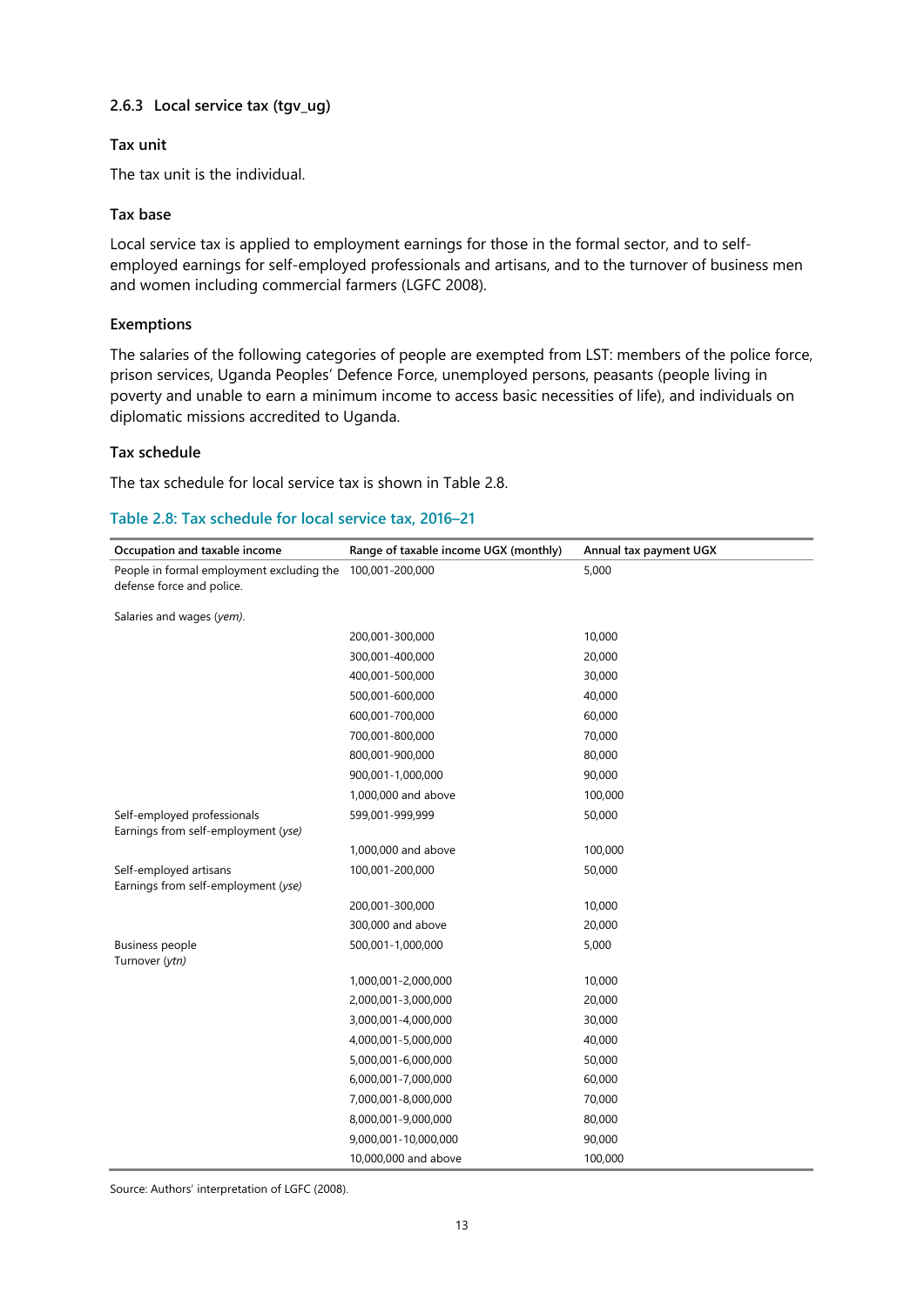#### **UGAMOD notes**

None.

#### **2.6.4 Rental income tax (tpr\_ug)**

#### **Tax unit**

The tax unit is the individual.

#### **Tax base**

Rental tax is payable on income from property (*ypr)* and land *(yprld)* above the threshold of UGX 2,820,000 per year, so long as 80 per cent of the overall revenue also exceeds the threshold UGX 2,820,000 per year (Okuja 2018).

#### **Tax schedule**

The rental income tax is calculated at 20 per cent of balance of 80 per cent of the annual revenue minus the threshold of UGX 2,820,000 per year.

#### **UGAMOD notes**

None.

### <span id="page-17-0"></span>**2.7 Indirect taxes**

#### **2.7.1 VAT (tva\_ug)**

#### **Tax unit**

The tax unit is the household. VAT is simulated based on household purchases of goods and services.

#### **Exemptions**

VAT-exempted items include certain food items (e.g., rice, fruit, and vegetables), types of medicines and healthcare provision, postal services, day care facilities and types of insurance (The Value Added Tax (Amendment) Act 2015, of 1 July).

#### **Tax base**

VAT is applied to transactions of certain goods and services (Value Added Tax Act (of 1 July 1996, Cap 349 of the Laws of Uganda 2000)

#### **Tax schedule**

The standard rate of VAT is 18 per cent (The Value Added Tax (Rate of Tax) Order 2006, of 1 July 2005).

#### **UGAMOD notes**

A total of 185 purchasable items are listed in the income list 'il\_exp\_vat01' in the policy tva\_ug, with zero-rated or VAT-exempt items shown as 'n/a'.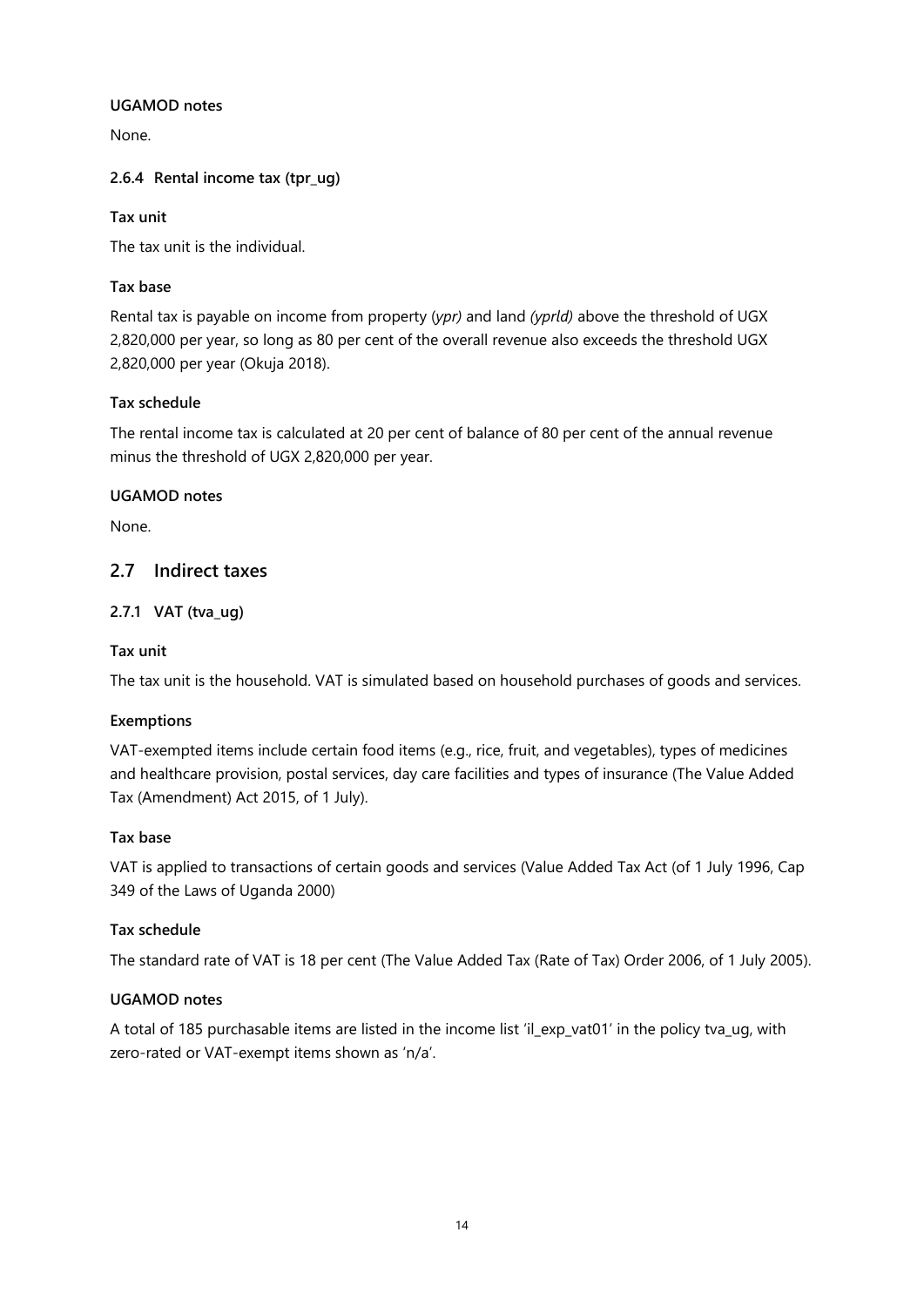### **2.7.2 Excise duty (tex\_ug)**

#### **Tax unit**

The tax unit is the household. Excise duty is simulated based on household purchases of certain goods and services.

#### **Tax base**

Excise duty is payable on selected items and is administered under the Excise Act of 2014.

#### **Tax schedule**

The rates of duty are listed in the Second Schedule of the Excise Duty Act (Amended) of 2014. See also the appendix of Kavuma et al. (2020).

#### **UGAMOD notes**

Excise duty is simulated for 15 items in UGAMOD (sugar, mineral water, soft drinks, fruit juices, other juices, domestic beer, gin (*waragi*), cigarettes, vehicle fuel (petrol and diesel), engine gear and different oil/petroleum jelly, kerosene/paraffin, mobile phone airtime, mobile payments, and furniture).

During the preparation of the underpinning dataset, expenditure items which are subject to excise were stripped of excise taxes. As VAT is charged in addition to excise in Uganda, this was also stripped off during the data preparation stage. This enabled the expenditure items to be brought into the model net of excise and VAT.

Given that VAT is payable on the cost of these items *after* excise duty, a decision was made to simulate excise and VAT for these items in the same UGAMOD policy.

# <span id="page-18-0"></span>**3 Data**

# <span id="page-18-1"></span>**3.1 General description**

The UGAMOD model used data from the 2016/17 Uganda National Household Survey (UNHS), which is the sixth national household cross-section survey conducted by UBOS. The UNHS is an integrated household survey with data collected using four modules: socio-economic, labour force, community, and market price. The data used to generate the UGAMOD database were obtained from two modules: the socio-economic and labour force modules that include data on the demographic and socioeconomic characteristics of households, such as educational attainment, health status, household income, expenditure and assets, and labour market characteristics. Data were collected for a period of 12 months from a total of 15,721 households. Table 3.1 describes the database.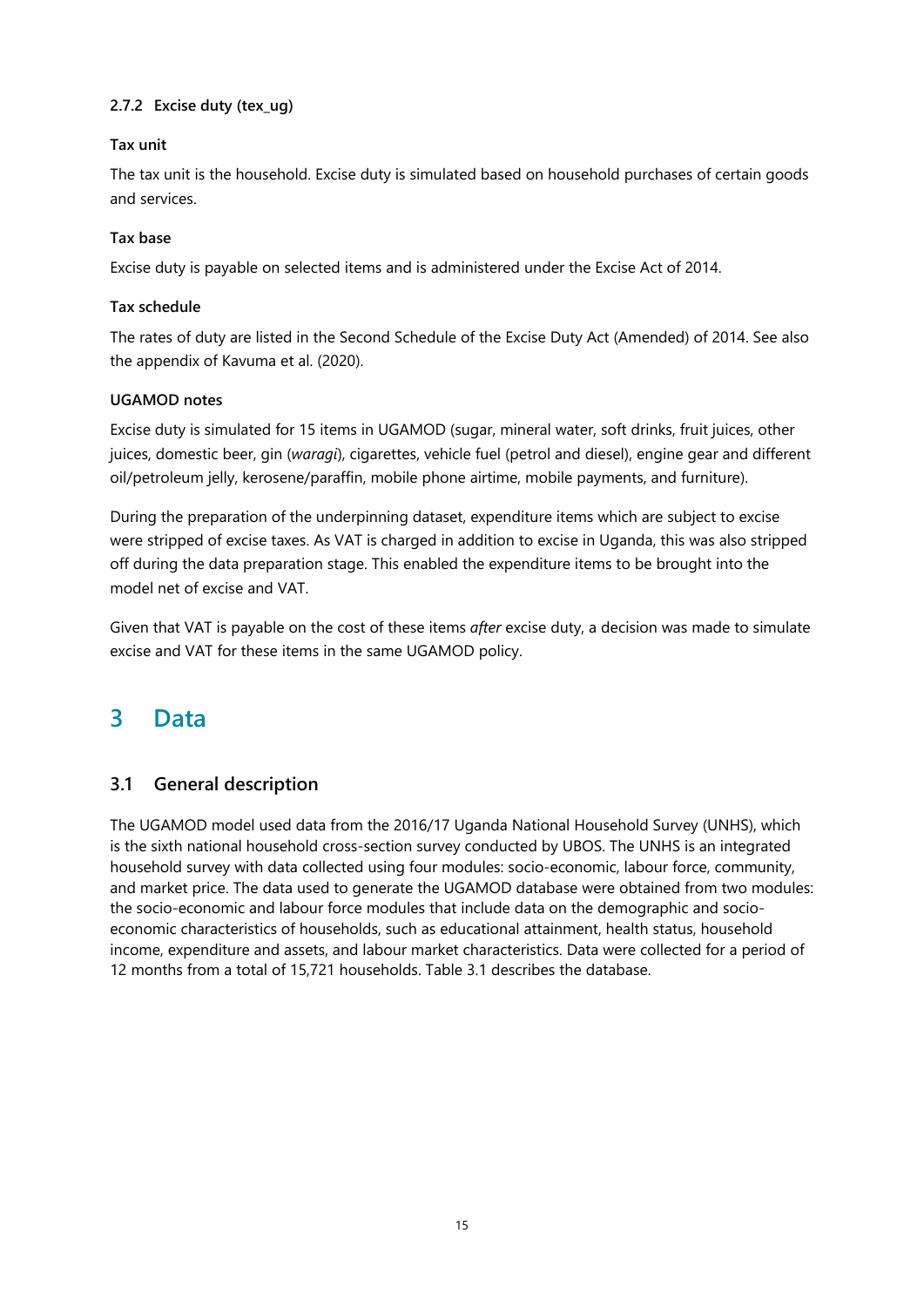#### <span id="page-19-1"></span>**Table 3.1: UGAMOD database**

| Characteristic          | Description                              |
|-------------------------|------------------------------------------|
| Name                    | Uganda National Household Survey         |
| Provider                | Uganda National Bureau of Statistics     |
| Year of collection      | 2016/17                                  |
| Period of collection    | June 2016 to June 2017                   |
| Income reference period | Monthly                                  |
| Sample size             | 74,422 individuals and 15,721 households |
| Response rate           | 91%                                      |

Source: 2016/17 UNHS (see UBOS 2018).

# <span id="page-19-0"></span>**3.2 Data adjustment**

#### **3.2.1 General data adjustments**

The UNHS data are stored in separate files for each of the sections of the questionnaire. Consequently, the data compilation process involved the merging of 17 separate files on the various dimensions of household and individual demographic and socio-economic characteristics using both the household identifier (*hhid*) and the person identifier (*pid*) to create an individual-level database. The database excluded a total of 2,341 individuals who were not permanent members of the household because of being guests (1,743), having left the household more than 6 months ago (202), having left permanently (277), or having died (119).

#### **3.2.2 Income shocks resulting from the COVID-19 pandemic**

Policy systems for years 2016–20 in UGAMOD v1.8 use data from the 2016/17 Uganda National Household Survey (UNHS). This means that incomes and consumption expenditures in the 2020 policy system are not adjusted downwards automatically despite the economic shock resulting from the COVID-19 pandemic.

For the courtesy of the user, UGAMOD v1.8 includes a new definitional policy, 'lma\_ug', that applies relevant shocks to incomes 'on-model' in 2020. When the policy is set 'on' (default in the 2020 policy system), a portion of workers in each industry transitions from paid employment to unemployment with zero market income. Household consumption expenditures are adjusted downwards accordingly based on absolute reductions in disposable income.

The adjustment is achieved by applying the 'transition shares' listed in Table 3.2 to randomly selected workers in each sector. The transition shares are derived from changes in each industry's GDP from its counterfactual value for 2020, computed based on the pre-pandemic, 2017–19 linear trend (see Lastunen 2022 for detailed information on the methodology). The GDP shocks are used as a proxy for average losses of market income in each sector. Specifically, it is assumed that the size of the proportional GDP shock in a given sector is equivalent to the share of workers who transition to unemployment with zero market income.

Note that the GDP shocks capture not just the pandemic but also other industry-level economic developments that took place in 2020 and deviated from pre-pandemic trends. Accordingly, the related labour market transitions and shocks apply to the entire year of 2020.

Additional details of the derivation of the GDP shocks (sectoral transition shares) and the modelling of income and consumption shocks are available in a separate technical note by Lastunen (2022). It is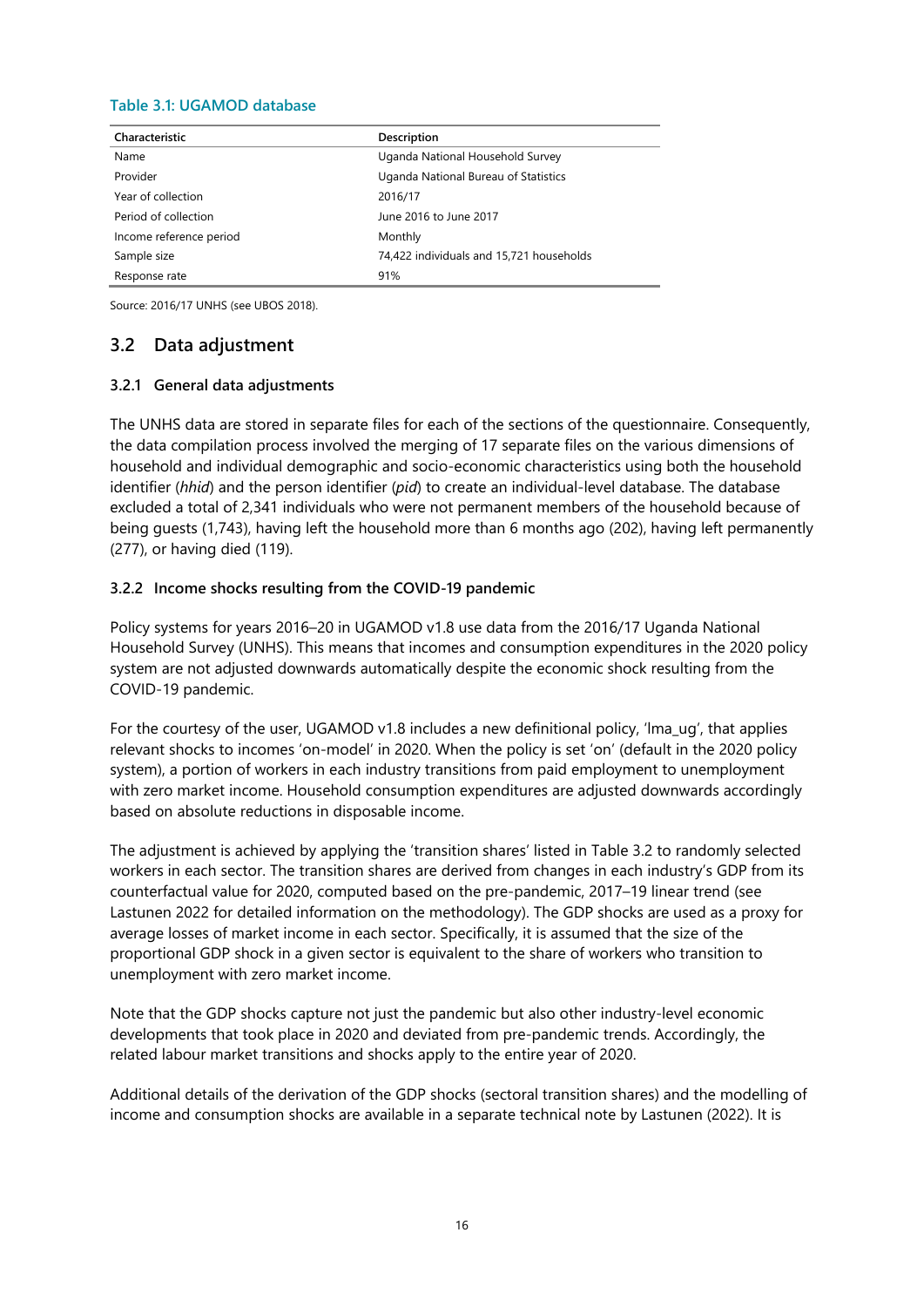useful to emphasize that this particular method to modelling on-model shocks in UGAMOD is based on several assumptions, equivalent in all SOUTHMOD models, that the user is free to amend.<sup>[3](#page-20-2)</sup>

Finally, subject to the availability of sectoral GDP data, future versions of UGAMOD will also introduce on-model shocks for the 2021 system year. Individual-level survey data will eventually become available that can be used to underpin the model, making it possible to account for the pandemic without separate on-model adjustments.

| Industry no. (lindi00) | Industry                                           | <b>Transition share</b> |
|------------------------|----------------------------------------------------|-------------------------|
| 1                      | Agriculture                                        | 0.0025                  |
| $\overline{c}$         | Forestry                                           | 0.0610                  |
| 3                      | Fishing                                            | 0.1599                  |
| 4                      | Mining and quarrying                               | 0.1421                  |
| 5                      | Manufacturing                                      | 0.0692                  |
| 6                      | Electricity, gas, and water                        | 0                       |
| 7                      | Construction                                       | 0.0817                  |
| 8                      | Trade and repairs                                  | 0.0195                  |
| 9                      | Transportation and storage                         | 0.0720                  |
| 10                     | Accommodation and food service activities          | 0.2541                  |
| 11                     | Information and communication                      | 0                       |
| 12                     | Financial and insurance activities                 | 0.0117                  |
| 13                     | Real estate activities                             | 0.0247                  |
| 14                     | Professional, scientific, and technical activities | 0.5312                  |
| 15                     | Administrative and support services                | 0.1429                  |
| 16                     | Public administration                              | 0                       |
| 17                     | Education                                          | 0.2881                  |
| 18                     | Human health and social work activities            | 0                       |
| 19                     | Other service activities                           | 0.0499                  |
| 20                     | Activities of households as employers              | 0                       |

<span id="page-20-1"></span>

|  |  |  | Table 3.2: Transition shares from paid employment to unemployment with no market income |
|--|--|--|-----------------------------------------------------------------------------------------|
|  |  |  |                                                                                         |

Source: Authors' compilation.

# <span id="page-20-0"></span>**3.3 Imputations and assumptions**

In order to generate relevant variables for the UGAMOD model, where applicable, we imputed missing values from existing variables using plausible assumptions. For instance, there were nine missing ages (*dag*) of which it was possible to impute one value using the month and year of birth.

The *idpartner* variable was created from the variable capturing the relationship of the household member to the household head. Specifically, we used the response of spouse to generate the *idpartner* variable. The *idfather* and *idmother* variables were constructed from responses to three questions: Is the biological father (mother) of (name) alive? Is he (she) living in this household? And what is the ID/name of the father (mother)? There were 239 cases with no father other than dead or absent from the household and only 86 cases with no mother other than dead or absent from the household. The missing values for *idfather* and *idmother* were identified and replaced using the gender variable and variable capturing the relationship of the household member to the household head. The *idfather* and *idmother* were used to generate the *idparent* variable.

<span id="page-20-2"></span>**<sup>3</sup> Among other assumptions made in the current implementation of on-model shocks, only market income ('yem', 'yse', and 'yag', items that make up the 'earnings' income list) is reduced. Furthermore, farm income ('yag') is only reduced for formal workers in the agricultural sector who have other sources of earnings ('yem' or 'yse'). The user can change the related parameters or rely on alternative assumptions. Lastly, any sector-level positive shocks are not taken into account.**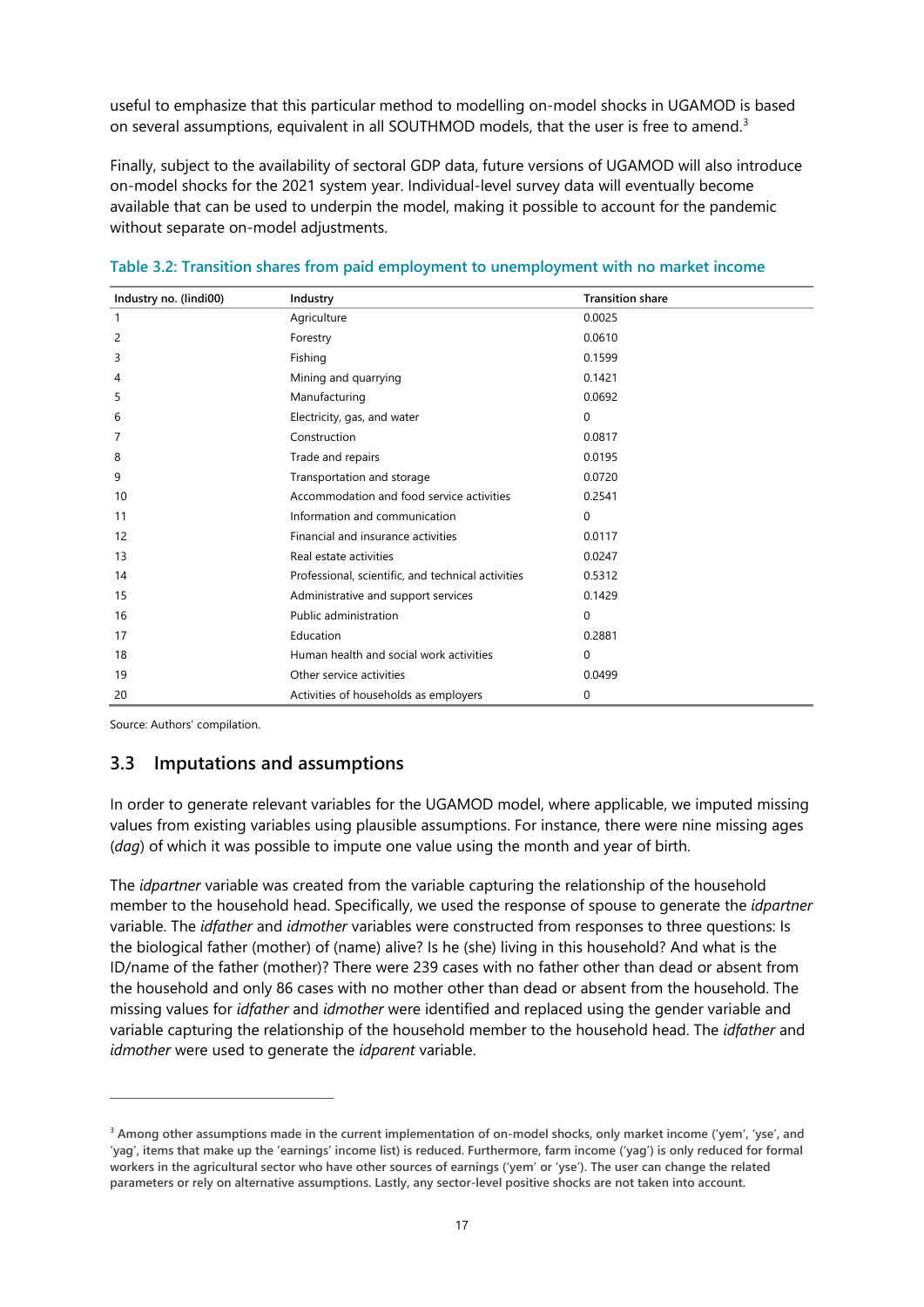In order to compute the LST and presumptive tax, it was necessary to create a number of flags, such as the municipality flag (*drgn3*), town council flag (*drgn4*), and trades flag (*tcl*). The variables *drgn3* and *drgn4* were generated using information on location variables on districts, municipalities, and town councils. The *tcl* variable was constructed using the occupation variable (*loc*) data and responses to the following question: What kind of work do you usually do in the main job/activity that you had last week or from which you were absent? The aim was to identify different trades that are provided for in the presumptive tax policy.

The income of an employee (*yem*) was computed on the basis of earnings from the main job using reported earnings for a specified period of time, including hourly, daily, weekly, every 2 weeks, twice monthly, monthly, annually, and other (specify). Given that majority (63.61 per cent) of the workers reported monthly income, the rest of the earnings were converted into monthly earnings as a measure of standardizing the earnings. To convert hourly earnings into monthly earnings, the reported earnings were multiplied with the reported weekly hours worked and by 4. The daily earnings were converted by multiplying the earnings with 20 days (it was assumed the employee works 5 days a week). The weekly earnings were multiplied by 52/12 weeks. The bi-monthly earnings were multiplied by 2, while annual earnings were divided by 12. The data had a few outliers at the top of the income distribution and were capped at 99 per cent of the income distribution. The computed *yem* is gross income.

Income for the self-employed (*yse*) was constructed from individual responses on monthly net profit in the raw data. Other types of income were reported on a household level for a period of 12 months, such as income from agricultural activities (*yag*), building rent (*ypr*), land lease (*yprld*), private transfers (*ypt*), interest earned (*yiyit*), dividends (*yiydv*), and other sources (*yot*). These were converted to monthly earnings by dividing the income with 12 months in reference to the household variable (*dhh*) to attribute the income to the household head and data were capped at 99 per cent to remove outliers at the top of the income distribution.

A new methodology for modelling VAT and excise duties was introduced into SOUTHMOD models in 2017. This involves removing VAT and excise duty (where applicable) from expenditure items at the point of preparation of the data so that expenditure is brought into the model ex-VAT and excise. This simplifies the modelling of indirect taxes on the model. The VAT and excise duty removed are carried into the model as the variables for imputed VAT (*tvaiv)* and imputed excise duty (*texiv)*.

For the correct functioning of estimates of consumption poverty using the Statistics Presenter application within the model, variables for imputed direct taxes (*tis* and *ttn*) were created as well as a number of other variables (see DRD<sup>[4](#page-21-0)</sup> for details of the other variables). Imputed direct taxes are required because direct tax information is not collected by the survey instrument. Because of the complexity of direct taxes in Uganda, an innovative method was employed for the imputation process. First, the input dataset was completed without direct tax imputation. Second, the model (which was also complete) was run in order to generate modelled taxes and employee social security contributions for 2016. Third, these modelled taxes (personal income tax, presumptive tax, rental income tax, LST, and employee social insurance contributions) were brought back into the input dataset to create the imputed variables *tis* and *ttn*. This methodology is more straightforward than trying to simulate the imputed taxes using STATA code.

There are two main poverty lines in the UNHS data: the basic needs poverty line and the food poverty line. The former is the most widely used and so is used in UGAMOD. The basic needs poverty line is reported in the data in the variable *spline.* There are eight values for the basic needs poverty line, ranging from UGX 40,558.76 to UGX 46,233.65 based on the region where the household is located. It was possible to incorporate the eight values for the basic needs poverty line in the model. With regard

<span id="page-21-0"></span>**<sup>4</sup> Data Requirement Document is an Excel file that shows how all variables in the model were constructed from the original dataset. This is available on request from the authors.**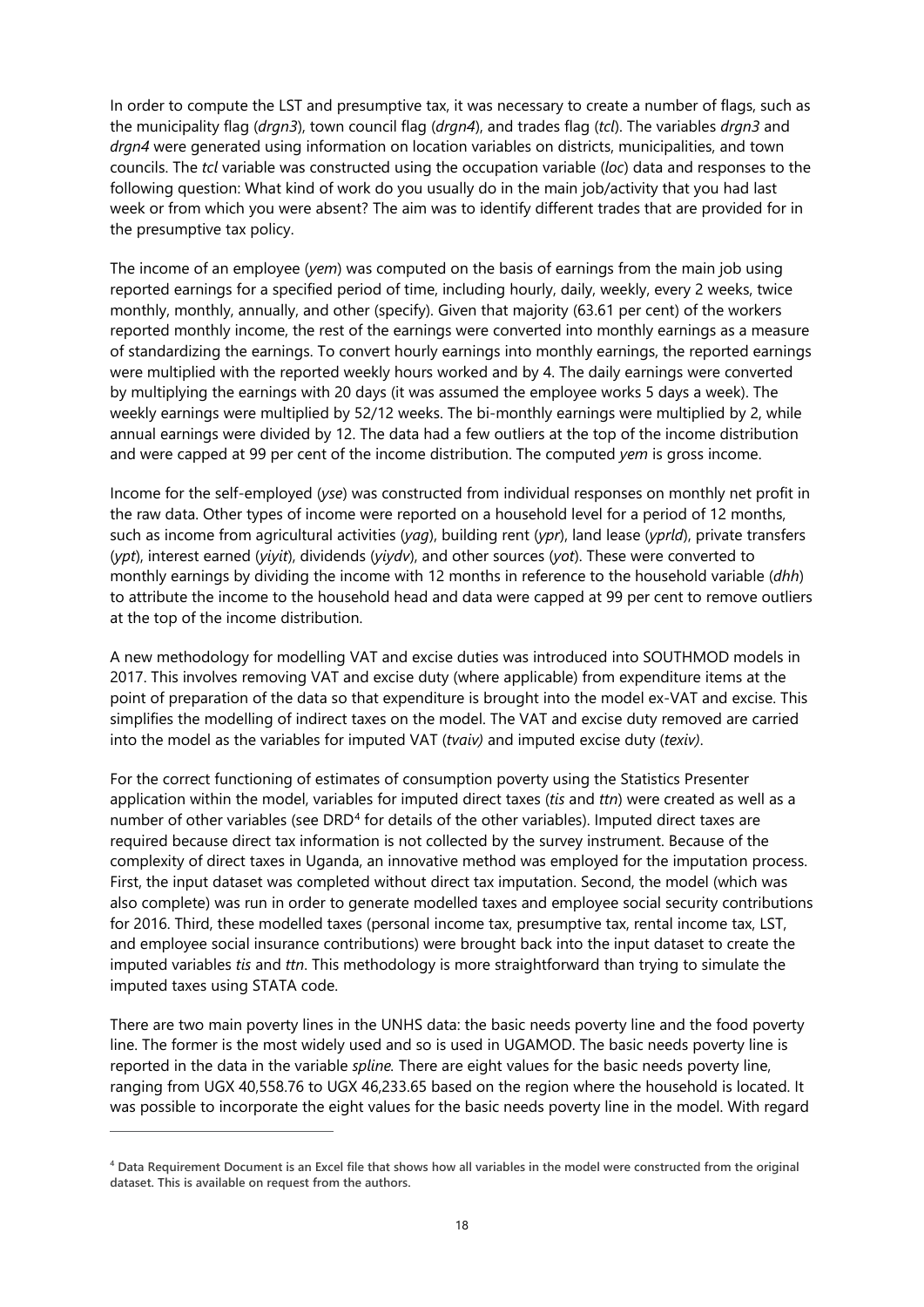to household monthly consumption (*xhh*) in the model, the basic needs poverty line uses the variable *cpexp30* (monthly household expenditures in constant prices after adjusting for regional prices).

#### **3.3.1 Time period**

The survey data were collected between June 2016 and June 2017. Income data were gathered in relation to the previous week or month or year before the first date of interview.

#### **3.3.2 Gross incomes**

Gross incomes are reported in the 2016/17 UNHS.

#### **3.3.3 Disaggregation of harmonized variables**

It was not necessary to disaggregate composite variables for the UGAMOD dataset.

# <span id="page-22-0"></span>**3.4 Updating**

To account for any time inconsistencies between the input dataset and the policy year, uprating factors are used. Each monetary variable (i.e. each income component) is updated to account for changes in the non-simulated variables that have taken place between the year of the data and the year of the simulated tax–benefit system. Uprating factors are generally based on changes in the average value of an income component between the year of the data and the policy year.

The list of uprating factors as well as the sources used to derive them can be found in Table 3.3.

Given that the financial year in Uganda runs from 1 July to 30 June, a decision was made to uprate the model to a time point of 1 July in each year and the uprating indices have been adjusted accordingly.

|                                         | Constant name    | 2015  | 2016  | 2017  | 2018  | 2019  | 2020   |
|-----------------------------------------|------------------|-------|-------|-------|-------|-------|--------|
| Overall CPI (base<br>October 2009=100)  | \$f CPI Overall  | 150.3 | 158.1 | 167.1 | 172.2 | 176.5 | 184.64 |
| Food CPI (base<br>October 2009=100)     | \$f CPI Food     | 159.2 | 166.8 | 184.9 | 180   | 184.7 | 189.85 |
| Non-food CPI (base<br>October 2009=100) | \$f CPI Non Food | 146.9 | 154.7 | 160.2 | 169.6 | 173.7 | 182.74 |
| Alcohol CPI (base<br>October 2009=100)  | \$f CPI Alcohol  | 144.9 | 153.1 | 153.9 | 158.5 | 160.4 | 161.93 |
| Tobacco CPI (base<br>October 2009=100)  | \$f CPI Tobacco  | 144.9 | 153.1 | 153.9 | 158.5 | 160.4 | 161.93 |
| Fuel CPI (base October<br>$2009 = 100$  | \$f CPI Fuel     | 162.8 | 167.6 | 180.7 | 209.6 | 207.0 | 207.62 |

#### <span id="page-22-2"></span>**Table 3.3: Raw Indices for deriving UGAMOD uprating factors**

Note: CPI, consumer price index.

Source: Authors' compilation based on UBOS annual statistical abstracts.

# <span id="page-22-1"></span>**3.5 Consumption levels**

Consumption levels are based on the original reported consumption levels in the input data (xhh). These levels are uprated from the base year to the policy year and adjusted by absolute changes in disposable income from the base year to the policy year.

The change in disposable income takes into account changes in market incomes (e.g. COVID-related decreases in earnings) as well as changes in benefits and contributions. The underlying assumption is that changes in disposable incomes lead to the same changes in consumption levels. In recognition of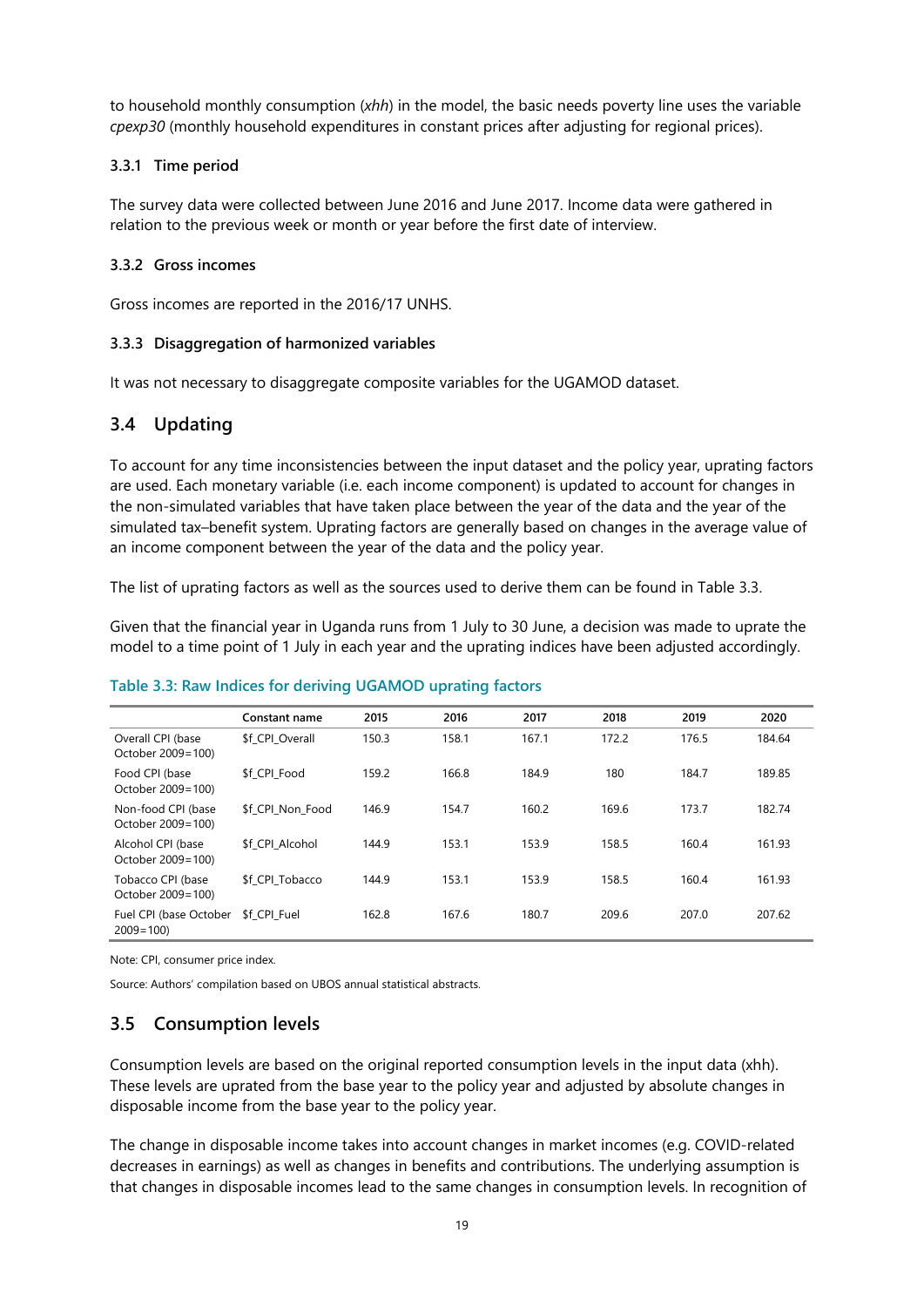the fact that there may be some consumption of own-account produced food, in cases where the base year disposable income is higher than the disposable income in the policy year, a proportion of the original consumption is assumed to be unaffected. This proportion is assumed to be 25 per cent of the original consumption following Tschirley et al. (2015).

# <span id="page-23-0"></span>**4 Validation**

# <span id="page-23-1"></span>**4.1 Aggregate validation**

UGAMOD results have been validated against external benchmarks where feasible. The main discrepancies between UGAMOD results and external benchmarks are discussed in the following subsections. Factors that may explain the observed differences are also discussed.

### **4.1.1 Validation of outputted (simulated) taxes**

Table A1 in the Annex compares the UGAMOD-simulated taxpayers with figures from the URA. With respect to personal income tax, the 2019 system simulates 1.57 million payers, falling to 1.47 million in 2020. The UGAMOD-simulated number of PIT payers is just over double the number of taxpayers from administrative sources in 2019, and just under double the number of taxpayers in 2020 (if defined as number of employees declared by employers in PAYE returns plus number of individuals that actually paid income tax excluding employees). The discrepancy could be largely attributed to the high noncompliance levels of individual taxpayers generally (Kangave et al. 2018; Moore and Prichard 2017). However, the 2019 UGAMOD-simulated number of PIT payers almost equals the number of taxpayers from administrative sources if defined in another way (as the number of registered taxpayers with employment as a source of income plus number of registered individual income taxpayers, excluding employees and rental taxpayers). Table A2 shows that with respect to the simulated amount of PIT, UGAMOD simulates 74 per cent of reported PIT revenue for 2019 and 67 per cent for 2020 (defined as income tax paid by employees and non-employee individuals).

Drilling down to just the PAYE element of PIT, the 2019 system simulates 675,914 PAYE payers (not shown in table), compared with 693,947 (URA figure for number of employees declared by employers in PAYE returns), so UGAMOD simulates 97 per cent of recorded PAYE payers. However, simulated PAYE tax revenue (not shown in table) is only 45 per cent of URA's recorded PAYE receipt: this implies that high income earners are under-represented in the survey, which is a common issue in surveys internationally due to high-income earners' tendency to refuse to participate in surveys.

UGAMOD simulates 970,964 presumptive taxpayers for 2019, which is 60 times larger than the URA reported number of individual presumptive taxpayers for that year (16,245) (Table A1). The simulated revenue from presumptive tax also exceeds reported receipt: in 2019, UGAMOD simulates almost 60 times more revenue from this tax than was received by URA. (see Table A2). It is likely that there are significant issues with non-compliance. As mentioned earlier, the rules for this tax were changed significantly (and greatly simplified) in 2020. The simulated revenue from this tax for 2020 is therefore much lower than for previous years, although the simulation still far exceeds reported revenue. Results for 2020 are presented for two extreme options: first, assuming that individual payers of this tax do not keep records (UGX 167.7 billion in 2020), and second, assuming that they do keep records (UGX 90.3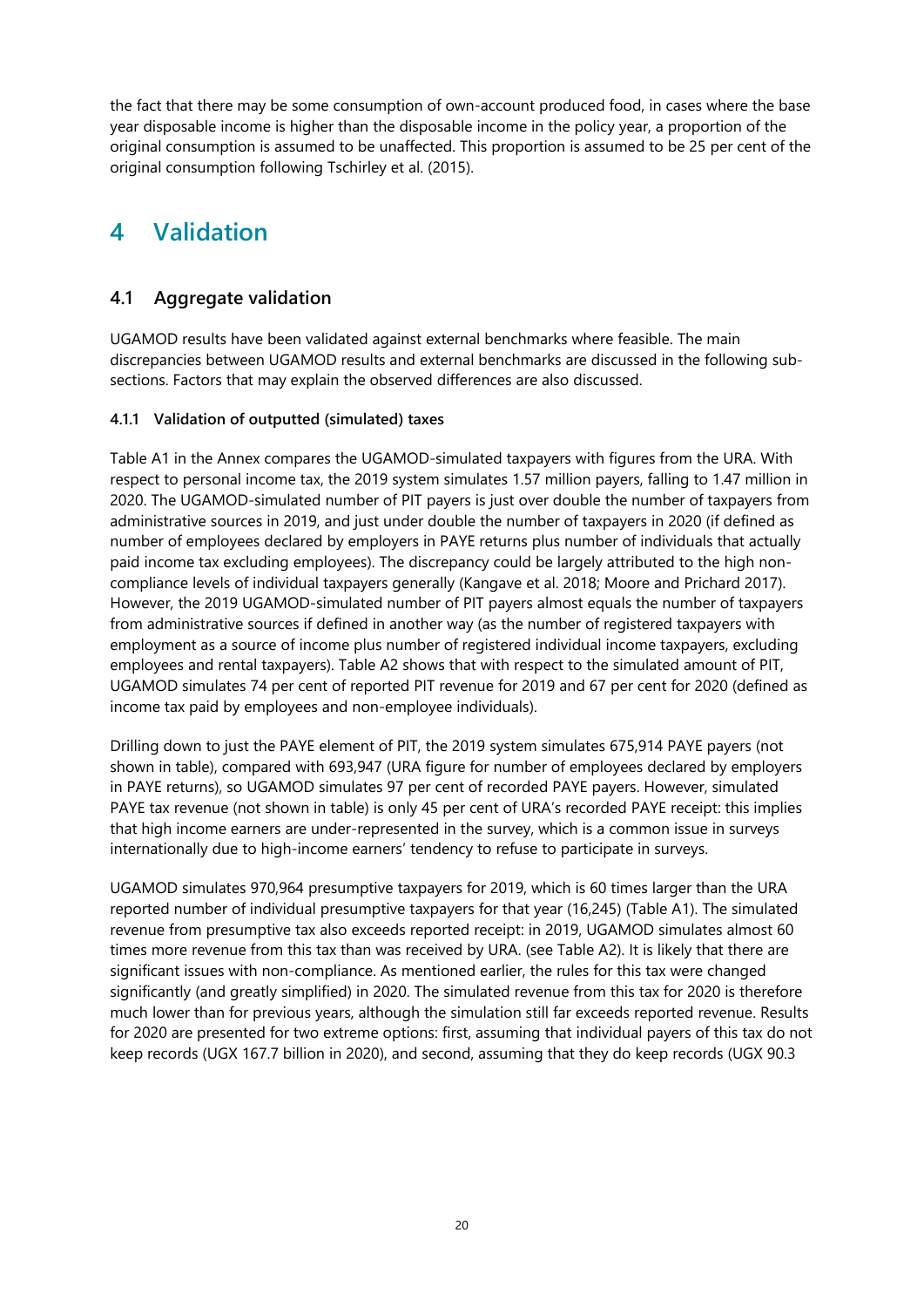billion in 2020). In practice, neither extreme scenario will occur as some individuals will keep records and some not (see Waiswa et al. 2021).[5](#page-24-1)

UGAMOD over-simulates rental income tax when compared with the external validation data. Furthermore, in 2021 the rules changed for this tax, resulting in many more simulated payers of this tax (not shown).

#### **4.1.2 Validation of outputted (simulated) social security contributions**

Tables A1 and A2 in the Annex compare the UGAMOD estimates of the social security contributors and contributions respectively, with the figures reported by the NSSF.

Most of the contributors to the NSSF are those in formal employment. Also, there are a number of organizations that do not comply: for example, compliance grew by a meagre 1 percentage point, from 80 per cent in 2017 to 81 per cent in 2018. In the financial year 2016/17, the compliance level was 78 per cent. As seen in Table A1, UGAMOD simulates only about half the number of contributors compared with NSSF's reports, which might imply that the ILO definition of formality applied in this policy in the model is too narrow for the Ugandan context, and yet the revenue simulated from contributions is 92 per cent of reported contributions for 2019 and 74 per cent for 2020 (Table A2).

#### **4.1.3 Validation of outputted (simulated) Senior Citizens' Grant expenditures and number of beneficiaries**

UGAMOD estimates have been compared with those reported by the Ministry of Gender, Labour and Social Development (MGLSD 2019b). For the year 2019, UGAMOD simulates 2.5 times the number of eligible beneficiaries than are recorded by MGLSD (Table A1), and 1.7 times the cost (Table A2). The number of simulated beneficiaries rose in 2020, compared to 2019, due to changes in the eligibility criteria.

# <span id="page-24-0"></span>**4.2 Income distribution**

#### **4.2.1 Income inequality**

Analysis of the UGAMOD output data for 2016/17 yields a Gini coefficient of 0.40, whereas that reported by UBOS (2018) is 0.42, as seen in Table A3 in the Annex.

#### **4.2.2 Poverty rates**

The UGAMOD estimated poverty rate for 2016 was 21.66 per cent whereas that reported by UBOS (2018) for 2016/17 was 21.4 per cent, as seen in Table A4 in the Annex.

<span id="page-24-1"></span>**<sup>5</sup> In fact, the 2020 rules were not implemented in practice until the following year (see Waiswa et al. 2021), but they are included in the 2020 system to reflect the date of the rule change.**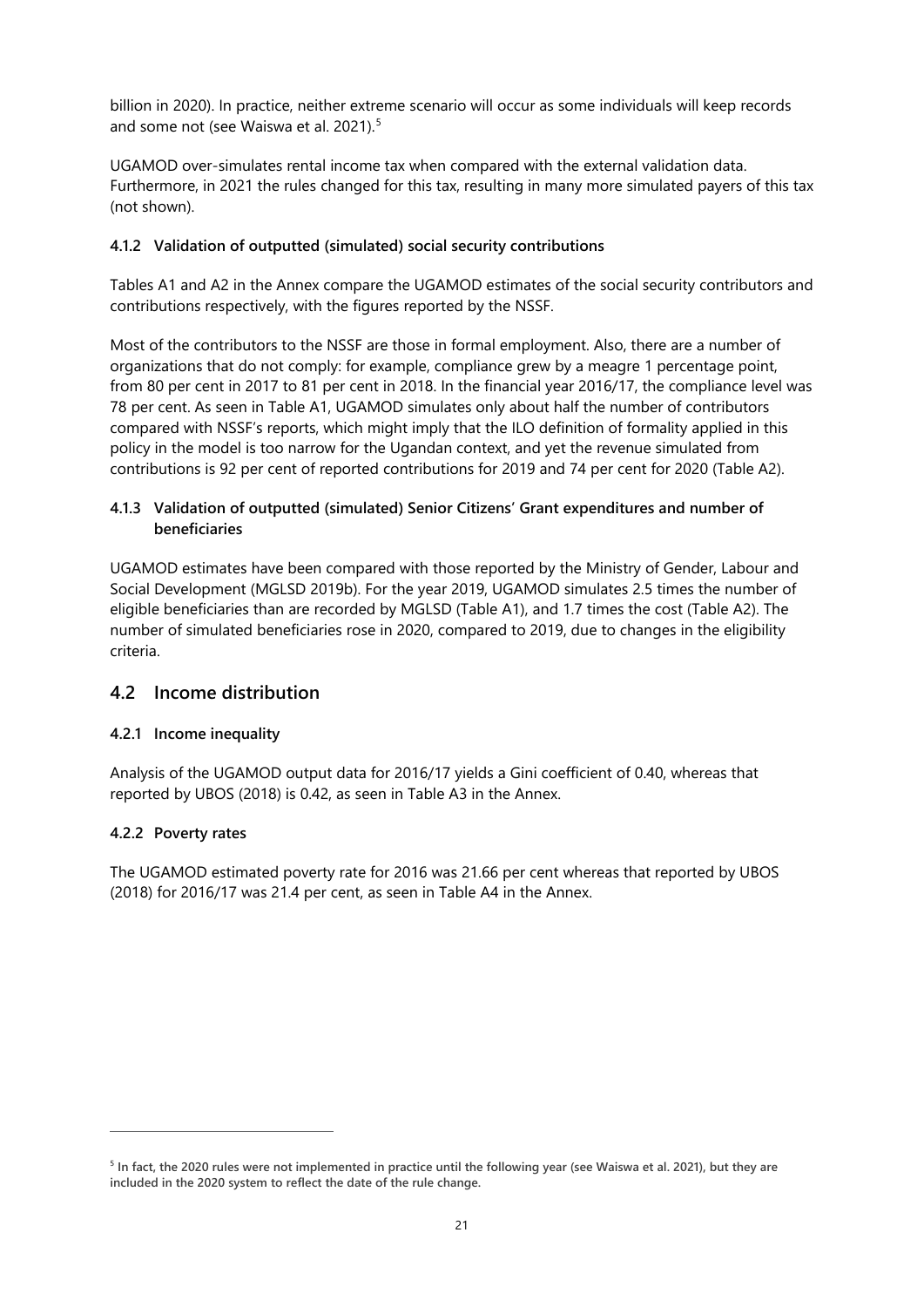# <span id="page-25-0"></span>**References**

- Africa Development Bank (2018). Africa Economic Outlook 2018. Available at: [https://www.afdb.org/fileadmin/uploads/afdb/Documents/Publications/African\\_Economic\\_Outlook\\_2018\\_-](https://www.afdb.org/fileadmin/uploads/afdb/Documents/Publications/African_Economic_Outlook_2018_-_EN.pdf) [\\_EN.pdf](https://www.afdb.org/fileadmin/uploads/afdb/Documents/Publications/African_Economic_Outlook_2018_-_EN.pdf) (accessed 1 June 2019).
- Kangave, J. (2005). 'Improving Tax Administration: A Case Study of the Uganda Revenue Authority'. Journal of African Law, 49(2): 145–76.<https://doi.org/10.1017/S0021855305000124>
- Kangave, J., S. Nakato, R. Waiswa, M. Nalukwago, and P. Lumala Zzimbe (2018). 'What Can We Learn from the Uganda Revenue Authority's Approach to Taxing High Net Worth Individuals?'. ICTD Working Paper 72. Brighton, UK: International Centre for Tax and Development (ICTD), Institute of Development Studies. Available at: [https://www.ictd.ac/publication/what-can-we-learn-from-the-uganda-revenue-authoritys-approach-to](https://www.ictd.ac/publication/what-can-we-learn-from-the-uganda-revenue-authoritys-approach-to-taxing-high-net-worth-individuals/)[taxing-high-net-worth-individuals/](https://www.ictd.ac/publication/what-can-we-learn-from-the-uganda-revenue-authoritys-approach-to-taxing-high-net-worth-individuals/) (accessed 1 June 2019).
- Kavuma, S.N., C. Byaruhanga, N. Musoke, P. Loke, M. Noble, and G. Wright (2020). 'An analysis of the distributional impact of excise duty in Uganda using a tax-benefit microsimulation model'. WIDER Working Paper 2020/70. Helsinki: UNU-WIDER.<https://doi.org/10.35188/UNU-WIDER/2020/827-6>
- Kidd, S. (2016). Uganda's Senior Citizens' Grant: A Success Story from the Heart of Africa. Available at: [https://www.researchgate.net/publication/319112448\\_Uganda's\\_Senior\\_Citizens'\\_Grant\\_A\\_success\\_story\\_fro](https://www.researchgate.net/publication/319112448_Uganda) [m\\_the\\_heart\\_of\\_Africa/download](https://www.researchgate.net/publication/319112448_Uganda) (accessed 1 June 2019).
- Lastunen, J. (2022). 'On-Model Adjustment of Incomes During COVID-19 in SOUTHMOD Tax-Benefit Microsimulation Models'. WIDER Technical Note 2022/4. Helsinki: UNU-WIDER. <https://doi.org/10.35188/UNU-WIDER/WTN/2022-4>
- LGFC (2008). Practical Guide for Implementation of Local Service Tax and Local Government Hotel Tax. Kampala: Local Government Finance Commission (LGFC). Available at: [https://knowledge.uclga.org/IMG/pdf/practical\\_guide\\_for\\_lst.pdf](https://knowledge.uclga.org/IMG/pdf/practical_guide_for_lst.pdf) (accessed 6 July 2019).
- MAAIF (2019). Draft Issues Paper Local Government Budget Conference Workshops FY 2019/20. Republic of Uganda: Ministry of Agriculture, Animal Industry and Fisheries (MAAIF).
- MGLSD (2019a). Social Assistance Grant for Empowerment (SAGE). Republic of Uganda: Ministry of Gender, Labour and Social Development (MGLSD). Available at: [https://mglsd.go.ug/social-assistance-grants-for](https://mglsd.go.ug/social-assistance-grants-for-empowerment-sage/)[empowerment-sage/](https://mglsd.go.ug/social-assistance-grants-for-empowerment-sage/) (accessed 13 November 2019).
- MGLSD (2019b). Social Protection Review 2019, Revised January 2020. Republic of Uganda: Ministry of Gender, Labour and Social Development (MGLSD). Available at: [https://socialprotection.go.ug/mdocs-posts/full](https://socialprotection.go.ug/mdocs-posts/full-report-social-protection-review-uganda-2019/)[report-social-protection-review-uganda-2019/](https://socialprotection.go.ug/mdocs-posts/full-report-social-protection-review-uganda-2019/) (accessed June 2022).
- Moore, M., and W. Prichard (2017). 'How Can Governments of Low-Income Countries Collect More Tax Revenue?'. ICTD Working Paper 70. Brighton, UK: International Centre for Tax and Development (ICTD), Institute of Development Studies. Available at: [https://www.ictd.ac/publication/how-can-governments-of-low-income](https://www.ictd.ac/publication/how-can-governments-of-low-income-countries-collect-more-tax-revenue/)[countries-collect-more-tax-revenue/](https://www.ictd.ac/publication/how-can-governments-of-low-income-countries-collect-more-tax-revenue/) (accessed 1 June 2019).
- National Council for Disability (2018). Performance of Special Grant for Persons with Disabilities in Improving their Livelihoods in Uganda. Republic of Uganda: National Council for Disability.
- NSSF (2016). National Social Security Fund Annual Report. Available at: [https://www.nssfug.org/uploads/document/NSSF\\_AnnualReport\\_2016.pdf](https://www.nssfug.org/uploads/document/NSSF_AnnualReport_2016.pdf) (accessed January 2020).
- NSSF (2017). National Social Security Fund Annual Report. Available at: [https://www.nssfug.org/uploads/photos/NSSF\\_Annual\\_Report\\_300818\\_OnlineVersion\\_Optimized.pdf](https://www.nssfug.org/uploads/photos/NSSF_Annual_Report_300818_OnlineVersion_Optimized.pdf) (accessed November 2020).
- NSSF (2018). National Social Security Fund Annual Report. Available at: [https://www.nssfug.org/uploads/NSSF\\_AnnualReport\\_2018.pdf](https://www.nssfug.org/uploads/NSSF_AnnualReport_2018.pdf) (accessed November 2020).
- NSSF (2020). Integrated Report 2020. Available at: <https://nssfug.org/static/c64a59336231baf017df7e56267f9c56/b00feafb9e676c7b650d09019020deac.pdf> (accessed November 2020).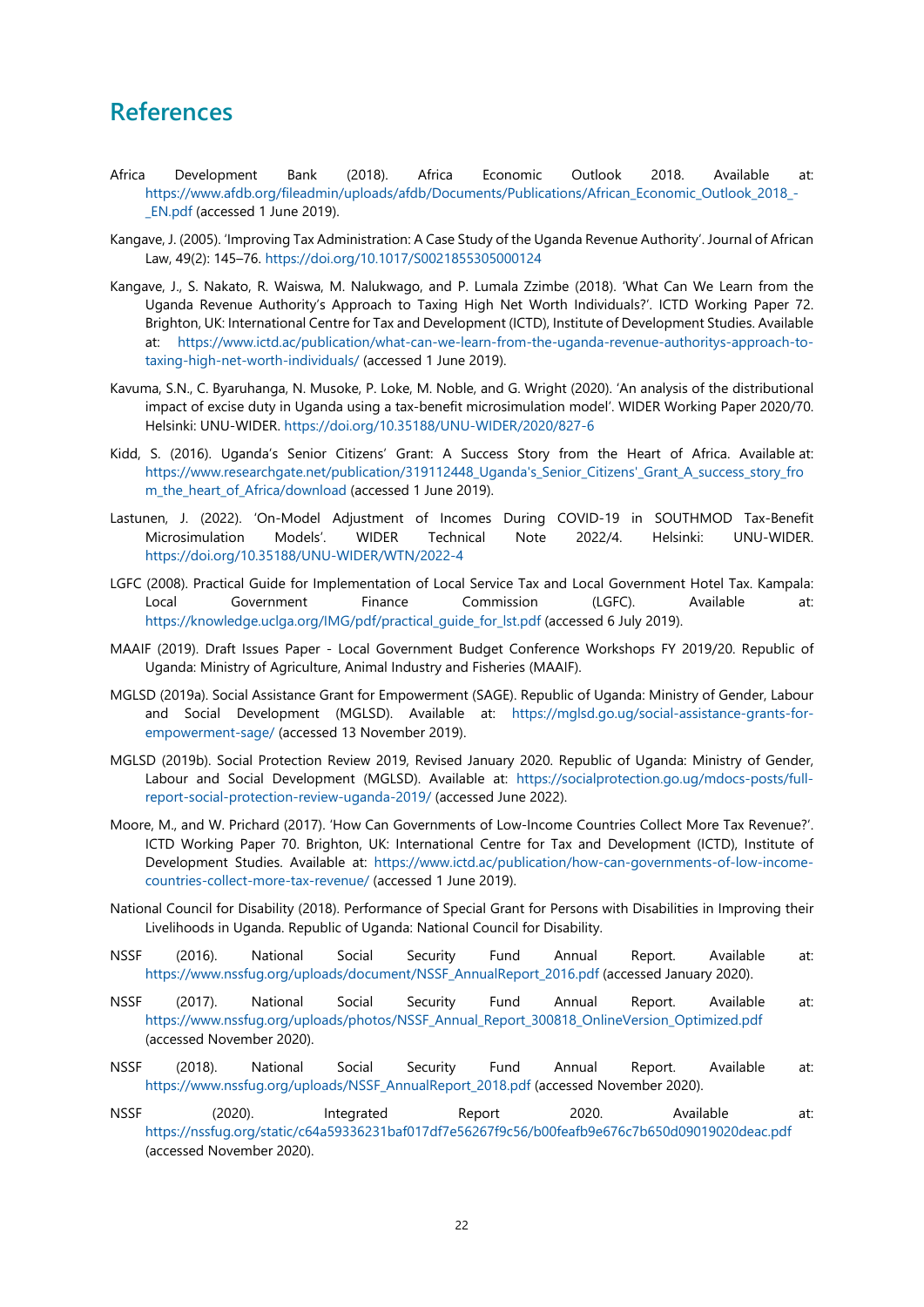- Okuja, J.O. (2018). Domestic Tax Laws of Uganda. Uganda: Joseph O. Okuja. Available at: [https://ura.go.ug/Resources/webuploads/GNRART/DT\\_Laws\\_2018\\_Edition.pdf](https://ura.go.ug/Resources/webuploads/GNRART/DT_Laws_2018_Edition.pdf) (accessed 6 July 2019).
- Tschirley, D., T. Reardon, M. Dolislager, and J. Snyder (2015). 'The Rise of a Middle Class in East and Southern Africa: Implications for Food System Transformation'. Journal of International Development, 27(5): 628–46. <https://doi.org/10.1002/jid.3107>
- UBOS (2017). Women and Men in Uganda: Facts and Figures 2016. Kampala, Uganda: Uganda Bureau of Statistics (UBOS). Available at: [https://www.ubos.org/wp](https://www.ubos.org/wp-content/uploads/publications/06_2018women_and__men_in_uganda_FF2016.pdf)[content/uploads/publications/06\\_2018women\\_and\\_\\_men\\_in\\_uganda\\_FF2016.pdf](https://www.ubos.org/wp-content/uploads/publications/06_2018women_and__men_in_uganda_FF2016.pdf) (accessed 1 June 2019).
- UBOS (2018). Uganda National Household Survey 2016/2017 Report. Kampala: Uganda Bureau of Statistics (UBOS). Available at: [https://www.ubos.org/wp](https://www.ubos.org/wp-content/uploads/publications/03_20182016_UNHS_FINAL_REPORT.pdf)[content/uploads/publications/03\\_20182016\\_UNHS\\_FINAL\\_REPORT.pdf](https://www.ubos.org/wp-content/uploads/publications/03_20182016_UNHS_FINAL_REPORT.pdf) (accessed 1 June 2019).
- UBOS (2020). Statistical Abstract. Kampala,Uganda: Uganda Bureau of Statistics (UBOS) available at: [https://www.ubos.org/wpcontent/uploads/publications/11\\_2020STATISTICAL\\_\\_ABSTRACT\\_2020.pdf](https://www.ubos.org/wpcontent/uploads/publications/11_2020STATISTICAL__ABSTRACT_2020.pdf) (accessed November 2020)
- UDHR (1948). The Universal Declaration of Human Rights. Available at: [https://www.un.org/en/universal](https://www.un.org/en/universal-declaration-human-rights/index.html)[declaration-human-rights/index.html](https://www.un.org/en/universal-declaration-human-rights/index.html) (accessed January 2020).
- Waiswa, R., J. Lastunen, G. Wright, M. Noble, J.Okello Ayo, M.Isingoma Nalukwago, T. Kaidu Barugahara, S. Kavuma, I. Arinaitwe, M. Mwesigye, W. Asiimwe, and P. Rattenhuber (2021). 'An Assessment of Presumptive Tax in Uganda: Evaluating the 2020 Reform and Four Alternative Reform Scenarios Using UGAMOD, a Tax-Benefit Microsimulation Model for Uganda'. WIDER Working Paper 2021/163. Helsinki: UNU-WIDER. <https://doi.org/10.35188/UNU-WIDER/2021/103-7>
- World Bank (2019). Uganda World Development Indicators. Available at: <https://data.worldbank.org/country/uganda> (accessed 1 June 2019).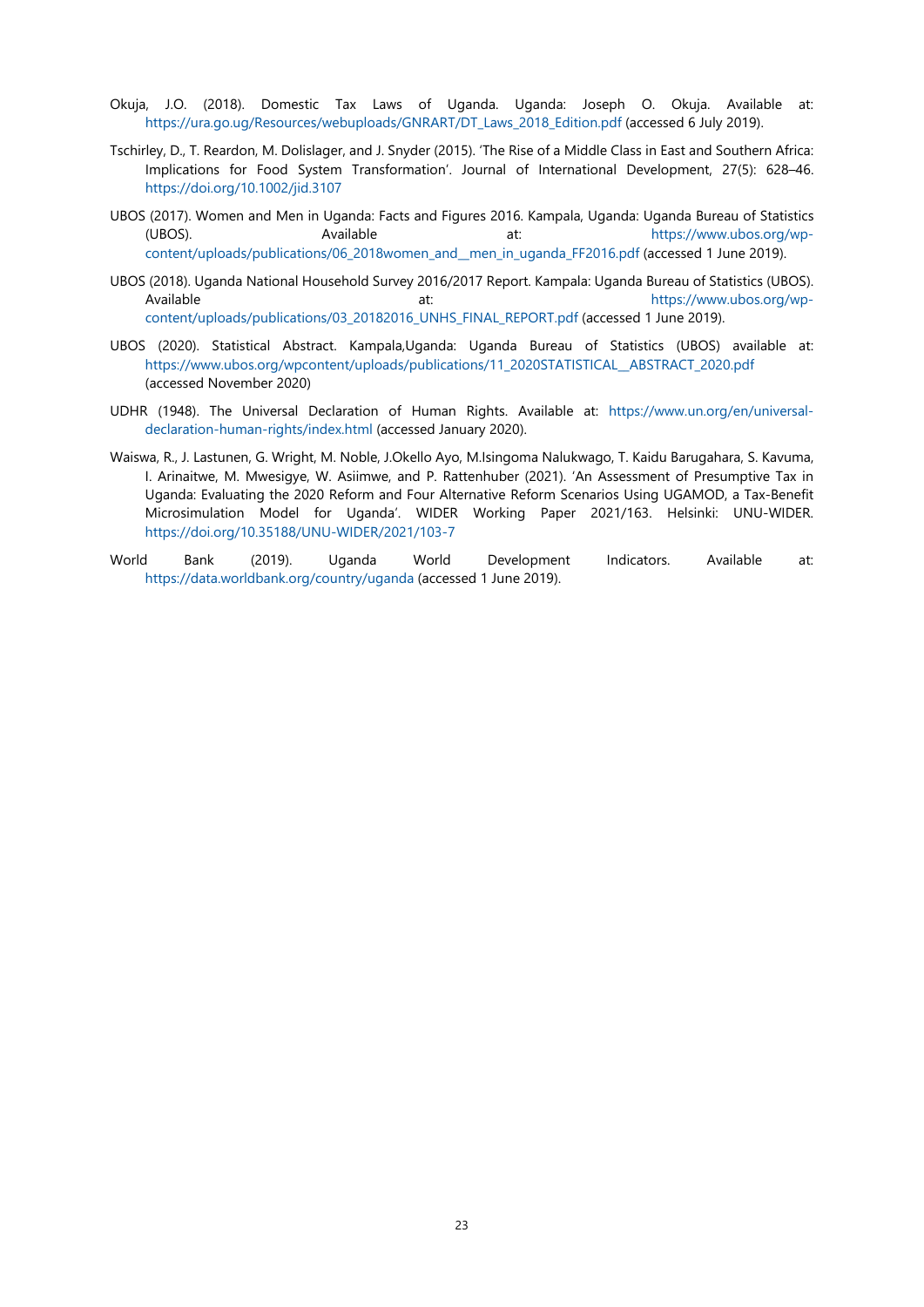# **Annex**

| Tax-benefit policy               |           |           | <b>UGAMOD</b> |           |                      |       |                      |                            | External                 |                  |                          |               |               | Ratio         |               |               |
|----------------------------------|-----------|-----------|---------------|-----------|----------------------|-------|----------------------|----------------------------|--------------------------|------------------|--------------------------|---------------|---------------|---------------|---------------|---------------|
|                                  | 2016 (A)  | 2017 (B)  | 2018 (C)      | 2019 (D)  | 2020 (E)             |       | 2016 (F)             | 2017 (G)                   | 2018 (H)                 | $2019$ (I)       | 2020(J)                  | 2016<br>(A/F) | 2017<br>(B/G) | 2018<br>(C/H) | 2019<br>(D/I) | 2020<br>(E/J) |
| Personal income tax              | 1,473,040 | 1,524,232 | 1,545,163     | 1,571,944 | 1,471,223            | $A+B$ | 626,637              | 684,335                    | 765,822                  | 779,159          | 855,439                  | 2.35          | 2.23          | 2.02          | 2.02          | 1.72          |
|                                  |           |           |               |           |                      | $C+D$ | 916,496              | 1,211,240                  | 1,386,166                | 1,506,470        | Not<br>available         | 1.61          | 1.26          | 1.11          | 1.04          |               |
|                                  |           |           |               |           |                      | Α     | 582,241              | 633,651                    | 684,542                  | 693,947          | 747,290                  |               |               |               |               |               |
|                                  |           |           |               |           |                      | B     | 44,396               | 50,684                     | 81,280                   | 85,212           | 108,149                  |               |               |               |               |               |
|                                  |           |           |               |           |                      |       | 578,860              | 780,476                    | 867,619                  | 928,899          | 1,024,954                |               |               |               |               |               |
|                                  |           |           |               |           |                      | D     | 337,636              | 430,764                    | 518,547                  | 577,571          | Not<br>available         |               |               |               |               |               |
| Presumptive tax                  | 850,174   | 904.680   | 946,858       | 970,964   | 994,384 <sup>e</sup> |       | 13,641               | 20,387                     | 24,461                   | 16,245           | 25,802                   | 62.32         | 44.38         | 38.71         | 59.77         | 38.54         |
| Rental income tax                | 167,665   | 179,111   | 179,149       | 179,149   | 183,461              |       | 4938                 | 5,973                      | 6,979                    | 7,041            | Not<br>available         | 33.95         | 29.99         | 25.67         | 25.44         |               |
| <b>VAT</b>                       | N/A       | N/A       | N/A           | N/A       | N/A                  |       | N/A                  | N/A                        | N/A                      | N/A              | N.A                      | N/A           | N/A           | N/A           | N/A           | N/A           |
| Excise duty                      | N/A       | N/A       | N/A           | N/A       | N/A                  |       | N/A                  | N/A                        | N/A                      | N/A              | N/A                      | N/A           | N/A           | N/A           | N/A           | N/A           |
| LST                              | 2,215,826 | 2,394,998 | 2,406,292     | 2,420,482 | 2,251,360            |       | Not<br>available     | Not<br>available           | Not<br>available         | Not<br>available | Not<br>available         |               |               |               |               |               |
| Social insurance<br>contributors | 901,801   | 901,801   | 901,801       | 901,801   | 730,258              |       | 1,623,082            | $1.8$ million <sup>a</sup> | 1.8 million <sup>b</sup> | Not<br>available | 2.1 million <sup>d</sup> | 0.56          | 0.50          | 0.50          |               | 0.43          |
| Senior Citizens' Grant           | 333,927   | 394,919   | 394,919       | 394,919   | 568,251              |       | 150,000 <sup>c</sup> | 155,810 <sup>c</sup>       | 156,000 <sup>c</sup>     | 157,000          | Not<br>available         | 2.23          | 2.53          | 2.53          | 2.52          |               |

**Table A1: Tax and benefit instruments simulated in UGAMOD: Number of recipients (of the benefits) and payers (of the tax and social insurance contributions)**

<span id="page-27-1"></span><span id="page-27-0"></span>Notes: PT, presumptive tax; VAT, value-added tax; LST, local service tax; N/A, not applicable; A, Number of employees declared by employers in PAYE returns; B, Number of individuals that actually paid income tax (Excl. employees); C, Number of registered taxpayers with employment as source of income; D, Number of registered individual income taxpayers (Exc employees & rental taxpayers). ªNSSF (2017: 4). <sup>b</sup>NSSF (2018: 3).<br>'Figures In both cases, the 'Presumptive Tax with records downward adjustment' switch for 2020 is turned OFF.

Source: Columns A–E: UGAMOD version 1.8. Columns F–J: URA data warehouse (eHub) accessed on 24 November 2020, unless otherwise specified in notes.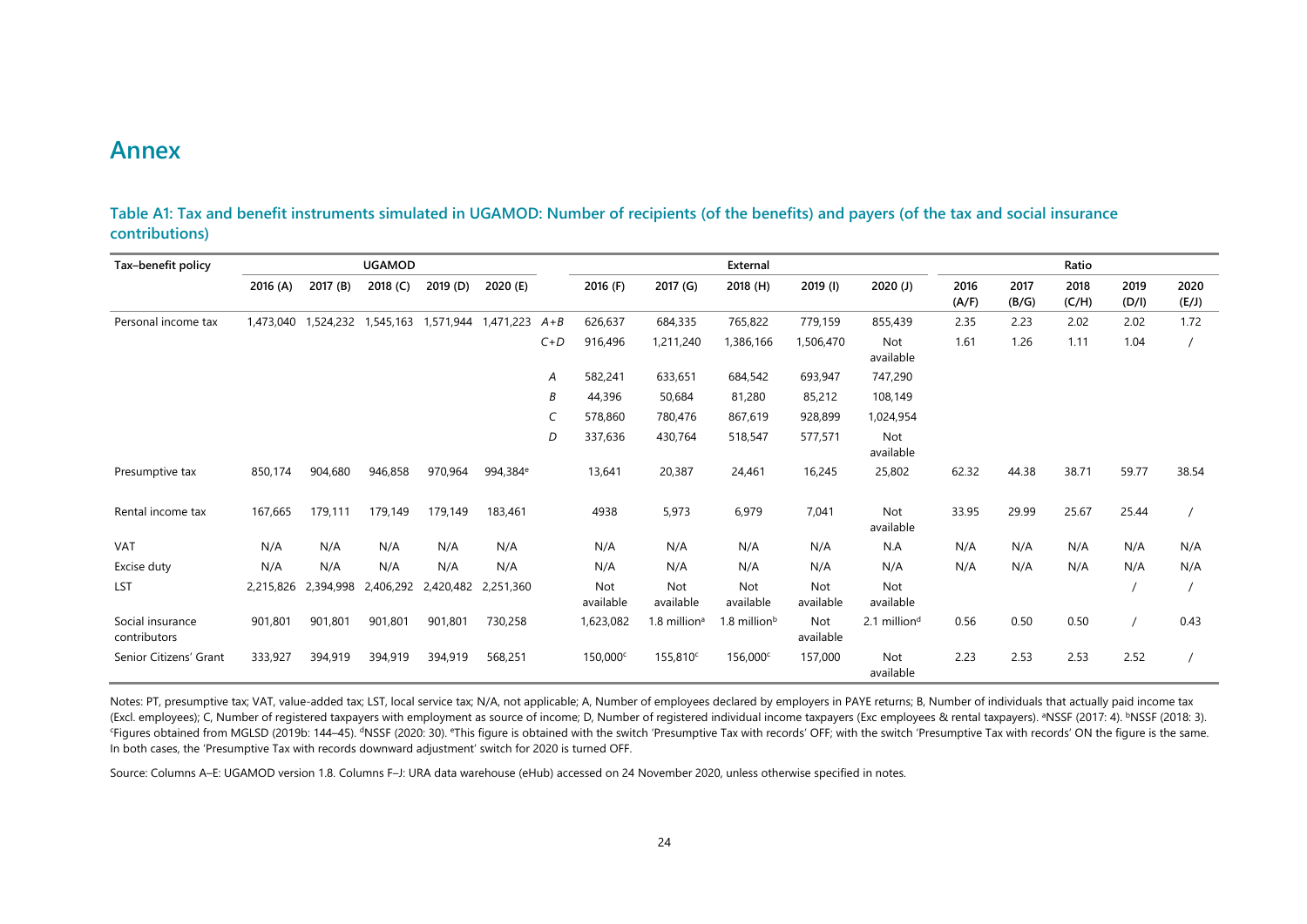| Tax-benefit policy                |                          |                          | <b>UGAMOD</b>            |                          |                                                                                           |                                 |                                       |                          | External                 |                          |                          |               |               | Ratio         |               |                                                                           |
|-----------------------------------|--------------------------|--------------------------|--------------------------|--------------------------|-------------------------------------------------------------------------------------------|---------------------------------|---------------------------------------|--------------------------|--------------------------|--------------------------|--------------------------|---------------|---------------|---------------|---------------|---------------------------------------------------------------------------|
|                                   | 2016, UGX<br>billion (A) | 2017, UGX<br>billion (B) | 2018, UGX<br>billion (C) | 2019, UGX<br>billion (D) | 2020, UGX<br>billion (E)                                                                  |                                 | 2016, UGX<br>billion (F) <sup>a</sup> | 2017, UGX<br>billion (G) | 2018, UGX<br>billion (H) | 2019, UGX<br>billion (I) | 2020, UGX<br>billion (J) | 2016<br>(A/F) | 2017<br>(B/G) | 2018<br>(C/H) | 2019<br>(D/I) | 2020 (E/J)                                                                |
| Personal income<br>$\text{tax}^6$ | 1,693.9                  | 1,856.8                  | 1,933.2                  | 2,031.8                  | 1,894.6                                                                                   | Total PIT $(A+B)$               | 1,993.4                               | 2,342.8                  | 2,644.4                  | 2,763.0                  | 2,829                    | 0.85          | 0.79          | 0.73          | 0.74          | 0.67                                                                      |
|                                   |                          |                          |                          |                          |                                                                                           | Α                               | 1,944.1                               | 2,286.0                  | 2,581.8                  | 2,707.1                  | 2,714                    |               |               |               |               |                                                                           |
|                                   |                          |                          |                          |                          |                                                                                           | В                               | 49.3                                  | 56.9                     | 62.5                     | 56.0                     | 114.96                   |               |               |               |               |                                                                           |
| Presumptive tax <sup>7</sup>      | 274.1                    | 290.2                    | 302.1                    | 303.5                    | 167.7<br>(PT with<br>records<br>OFF);<br>90.3<br>(PT with<br>records<br>$ON$ <sup>9</sup> | Total<br>presumptive tax        | 4.5                                   | 5.3                      | 7.2                      | 5.2                      | 6.6                      | 60.91         | 54.75         | 41.96         | 58.37         | 25.41<br>(PT with<br>records<br>OFF);<br>13.68<br>(PT with<br>records ON) |
| Rental income tax <sup>8</sup>    | 142.7                    | 156.4                    | 164.3                    | 170.9                    | 183.5                                                                                     | Individual rental<br>income tax | 72.7                                  | 91.3                     | 117.7                    | 104.0                    | 118.5                    | 1.96          | 1.71          | 1.40          | 1.64          | 1.55                                                                      |
| VAT <sup>9</sup>                  | 3,536.5                  | 3,763.8                  | 3,862.9                  | 3,949.8                  | 4,119.0                                                                                   |                                 | 2,022.4                               | 2,234.8                  | 2554.5                   | 2608.6                   | 2,992.9                  | 1.75          | 1.68          | 1.51          | 1.51          | 1.38                                                                      |
| Excise duty <sup>10</sup>         | 860.0                    | 831.7                    | 923.9                    | 929.3                    | 1,054.8                                                                                   |                                 | 819.8                                 | 953.9                    | 1,317.0                  | 1,266.1                  | 1,479.9                  | 1.05          | 0.87          | 0.70          | 0.73          | 0.71                                                                      |
| LST                               | 53.0                     | 59.7                     | 60.7                     | 61.5                     | 56.3                                                                                      |                                 | $12.4^a$                              | $14.5^{\circ}$           | 18.5 <sup>a</sup>        | 18.7                     | 19.6                     | 4.27          | 4.12          | 3.28          | 3.29          | 2.87                                                                      |
| Social insurance<br>contributions | 999.1                    | 1,056.0                  | 1,088.2                  | 1,115.4                  | 941.3                                                                                     |                                 | 785.5 <sup>b</sup>                    | 917.0c                   | $1,049.0$ <sup>d</sup>   | 1,208.0                  | $1,271.0$ <sup>f</sup>   | 1.27          | 1.15          | 1.04          | 0.92          | 0.74                                                                      |
| Senior Citizens'<br>Grant         | 100.2                    | 118.5                    | 118.5                    | 118.5                    | 170.5                                                                                     |                                 | 29.9 <sup>e</sup>                     | 51.3 <sup>e</sup>        | 66.7 <sup>e</sup>        | 69 <sup>e</sup>          | Not<br>available         | 3.35          | 2.31          | 1.78          | 1.72          |                                                                           |

#### <span id="page-28-5"></span><span id="page-28-4"></span><span id="page-28-3"></span><span id="page-28-2"></span><span id="page-28-1"></span>**Table A2: Tax and benefit instruments simulated in UGAMOD: Annual amounts**

<span id="page-28-0"></span>Notes: PT, presumptive tax; N/A, not applicable; A: Employment tax (PAYE); B: Individual income tax. ªUBOS (2020: 279). <code>bNSSF</code> (2016: 16). 'NSSF (2017: 4). <code>dNSSF</code> (2018: 9). <code>eMGLSD</code> (2019b: 122). 'NSSF (2020: 30). <code>slf</code> both PT switches ('pt\_wr' and 'pt\_wr\_adj') are turned ON in the 2020 system, the simulated revenue is downscaled to 6.6 Bn UGX.

Source: Columns A–E: UGAMOD version 1.8. Columns F–J: URA data warehouse (eHub) accessed on 24 November 2020, unless otherwise specified in notes.

**<sup>6</sup> PIT actual collections were extracted from eHub database because it is not presented separately in the published revenue tables.**

**<sup>7</sup> Presumptive tax actual collections were based on the published annual revenue tables.** 

<sup>&</sup>lt;sup>8</sup> Rental collections were extracted from eHub because in the annual report, aggregated rental tax collected is reported, which includes that collected by individuals and companies.

**<sup>9</sup> VAT actual collections are based on published revenue tables**

**<sup>10</sup> Excise duty actual collections are based on published revenue tables.**